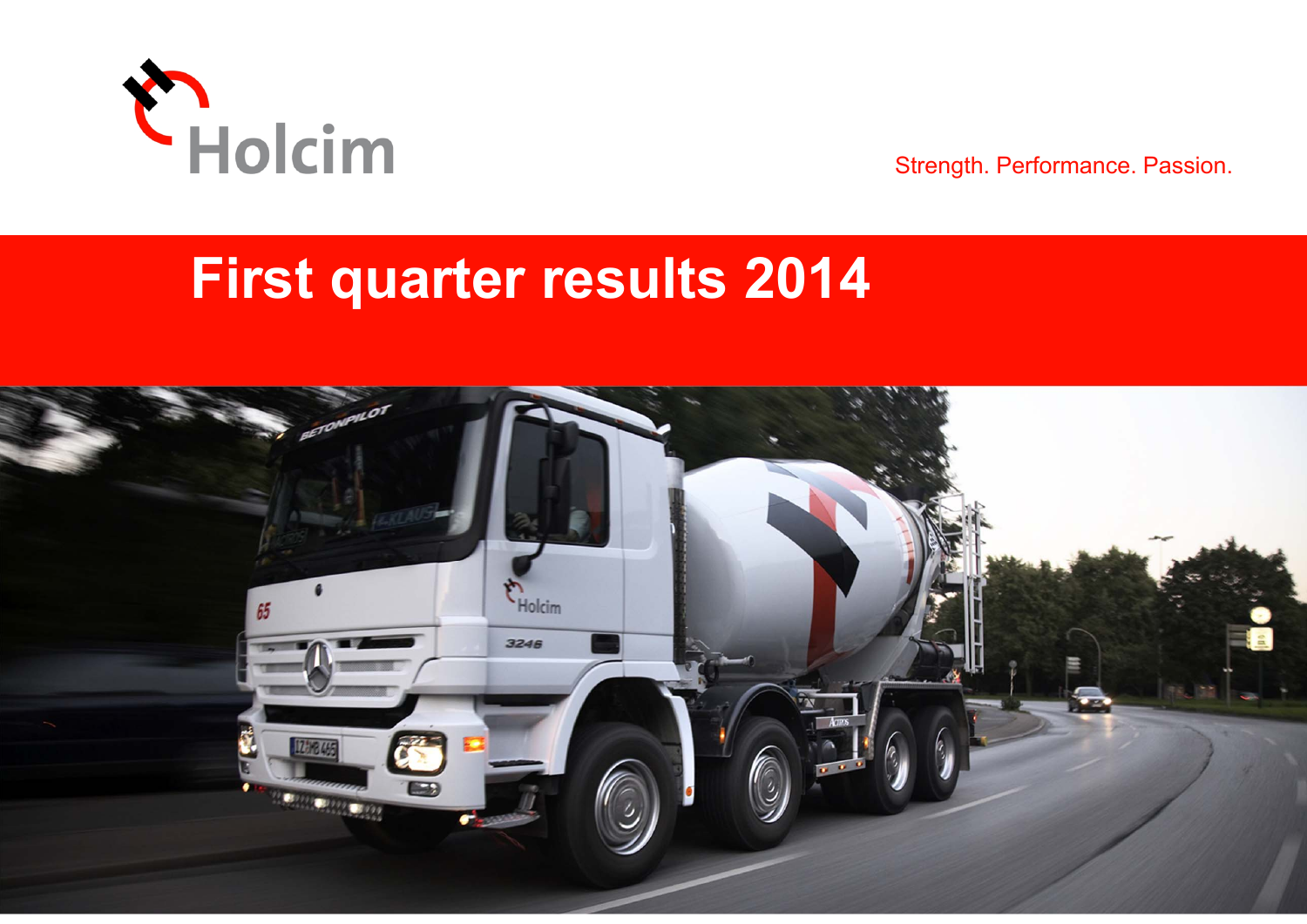# **Q1 2014 Milestones**

- •Like-for-like sales increase in all segments
- •Strong momentum of Holcim Leadership Journey continues
- • Significant increase in operating profit and further margin improvement
- Substantial adverse exchange rate impact
- • Improved cash flow from operating activities due to strong operating EBITDA and further reduction in NWC
- Portfolio management in Europe received approval in the Czech Republic
- Simplification of group structure in India close to completion
- • Merger of equals with Lafarge announced – Creating the most advanced Group in the building materials industry

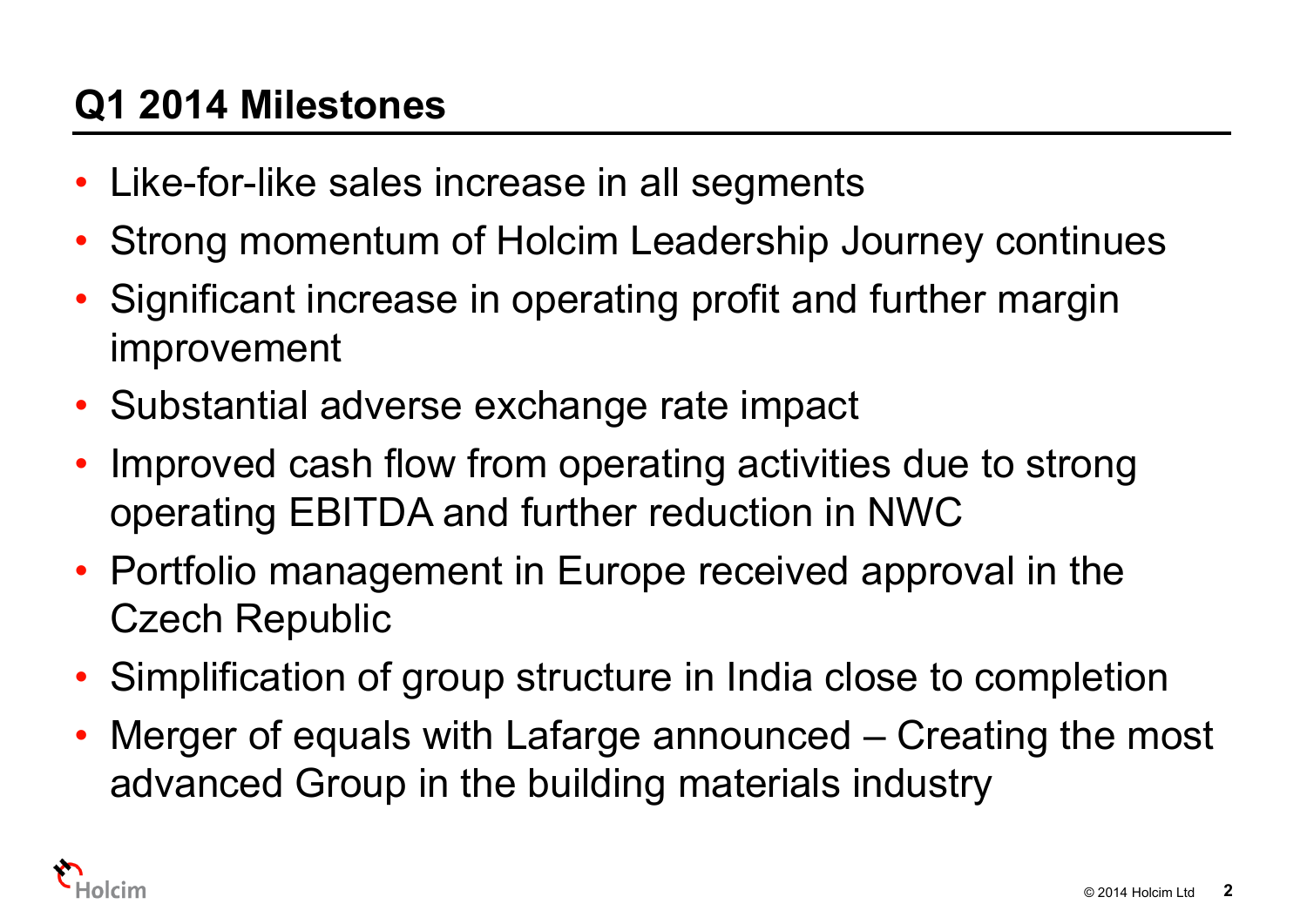# **Holcim Leadership Journey is on track**

| All figures in million CHF                       | 2012         | 2013             |                  |                  |             |  |
|--------------------------------------------------|--------------|------------------|------------------|------------------|-------------|--|
|                                                  |              |                  |                  | achieved         |             |  |
|                                                  | achieved     | achieved         | 3M               | cumulative since | cum. Target |  |
|                                                  |              |                  |                  | 2012             |             |  |
| <b>Customer Excellence</b>                       | 31           | 135              | 118              | 284              | 500         |  |
| Customer focus                                   |              |                  |                  |                  |             |  |
| Value management                                 |              |                  |                  |                  |             |  |
| Pricing policies                                 |              |                  |                  |                  |             |  |
| Marketing and sales forces skills and motivation |              |                  |                  |                  |             |  |
| <b>Cost Leadership</b>                           | 127          | 808              | 119              | 1'054            | >1'000      |  |
| Energy and AFR                                   | 40           | 187              | 31               | 258              | > 300       |  |
| Logistics                                        | $\mathbf{0}$ | 162              | 25               | 187              | > 250       |  |
| Procurement                                      | 48           | 203              | 41               | 292              | > 250       |  |
| Fixed cost $4$ )                                 | 39           | 255              | 22               | 316              | > 200       |  |
| Total increase <sup>1)</sup>                     | 158          | 943              | 237              | 1'338            | >1'500      |  |
| Cash cost to achieve the savings (one-off)       | 3)<br>239    | $\boldsymbol{0}$ | $\boldsymbol{0}$ | $\mathbf 0$      |             |  |
|                                                  |              |                  |                  |                  |             |  |
| $ $ Additional CAPEX net $^{2)}$                 | 48           | 170              | 17               | 235              | 100-180     |  |

1) The base line is the financial year 2011 amounting to CHF 2'308 million (excluding one-off charges 2011 of CHF 375 m and w ithout fluctuations in currency, changes

in scope of consolidation and similar market conditions). Adjusted for the sale of 25% of Cement Australia and Siam City Cement, the new base is CHF 2'193 million.

2) Additional CAPEX net comes from prioritization of CAPEX based on the speed of the returns (ROIC).

3) Original amount w as projected < CHF 120 million for 2013; having spent already CHF 239 million, no additional restructuring cash costs are foreseen at this stage

4) excluding CHF 16 million of restructuring costs in Europe (mainly Spain)

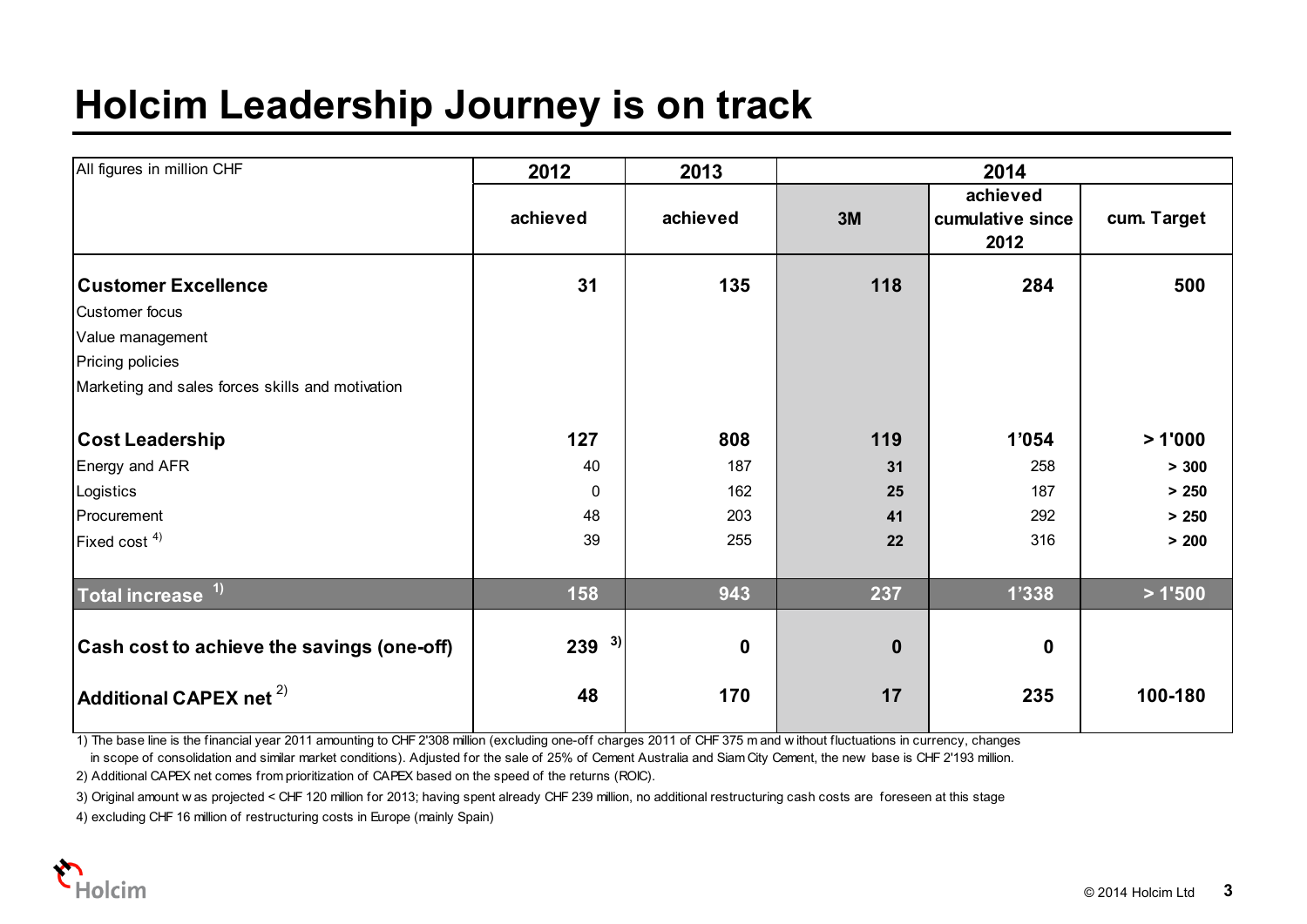# **Key financial figures**

| <b>Million CHF</b>        | <b>Full year</b> | <b>1st Quarter</b> |        |            |            | $+/-$     |              |
|---------------------------|------------------|--------------------|--------|------------|------------|-----------|--------------|
| (if not otherwise stated) | 2013             | 2013               | 2014   | <b>LFL</b> | <b>CIS</b> | <b>FX</b> | <b>Total</b> |
| Sales volumes             |                  |                    |        |            |            |           |              |
| - Cement (mt)             | 138.9            | 32.1               | 33.0   | 4.4%       | $-1.5%$    |           | 2.9%         |
| - Aggregates (mt)         | 154.5            | 28.6               | 29.2   | 3.5%       | $-1.3%$    |           | 2.2%         |
| - Ready-mix $(mm3)$       | 39.5             | 8.4                | 8.2    | 1.1%       | $-3.1%$    |           | $-2.0%$      |
| Net sales                 | 19,719           | 4,323              | 4,088  | 7.8%       | $-2.5%$    | $-10.7%$  | $-5.4%$      |
| <b>Operating EBITDA</b>   | 3,896            | 650                | 617    | 10.1%      | $-2.0\%$   | $-13.3%$  | $-5.1%$      |
| Operating profit          | 2,357            | 270                | 295    | 28.4%      | 1.9%       | $-20.9%$  | 9.3%         |
| Net income                | 1,596            | 295                | 179    |            |            |           | $-39.5%$     |
| Net income - shareholders |                  |                    |        |            |            |           |              |
| of Holcim Ltd             | 1,272            | 187                | 80     |            |            |           | $-57.5%$     |
| Cash flow from operating  |                  |                    |        |            |            |           |              |
| activities                | 2,787            | $-323$             | $-243$ | 28.2%      | $-6.0\%$   | 2.7%      | 24.9%        |
| <b>EPS in CHF</b>         | 3.91             | 0.58               | 0.24   |            |            |           | $-58.6%$     |

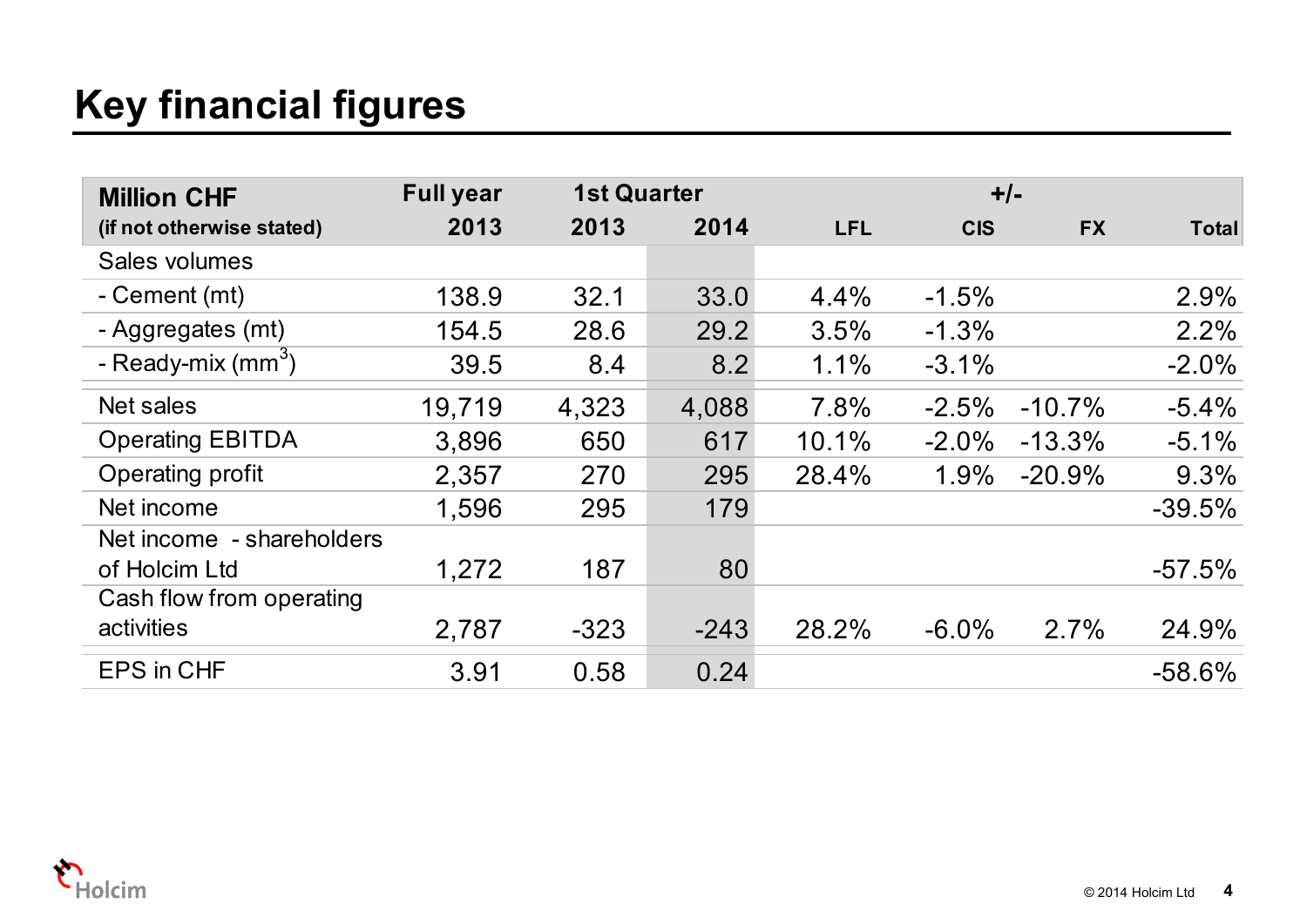#### **Cement – Sales volumes by region**



1 The percentage change like-for-like adjusted for internal trading volumes eliminated in "Corporate/Eliminations" amounts to +2.9.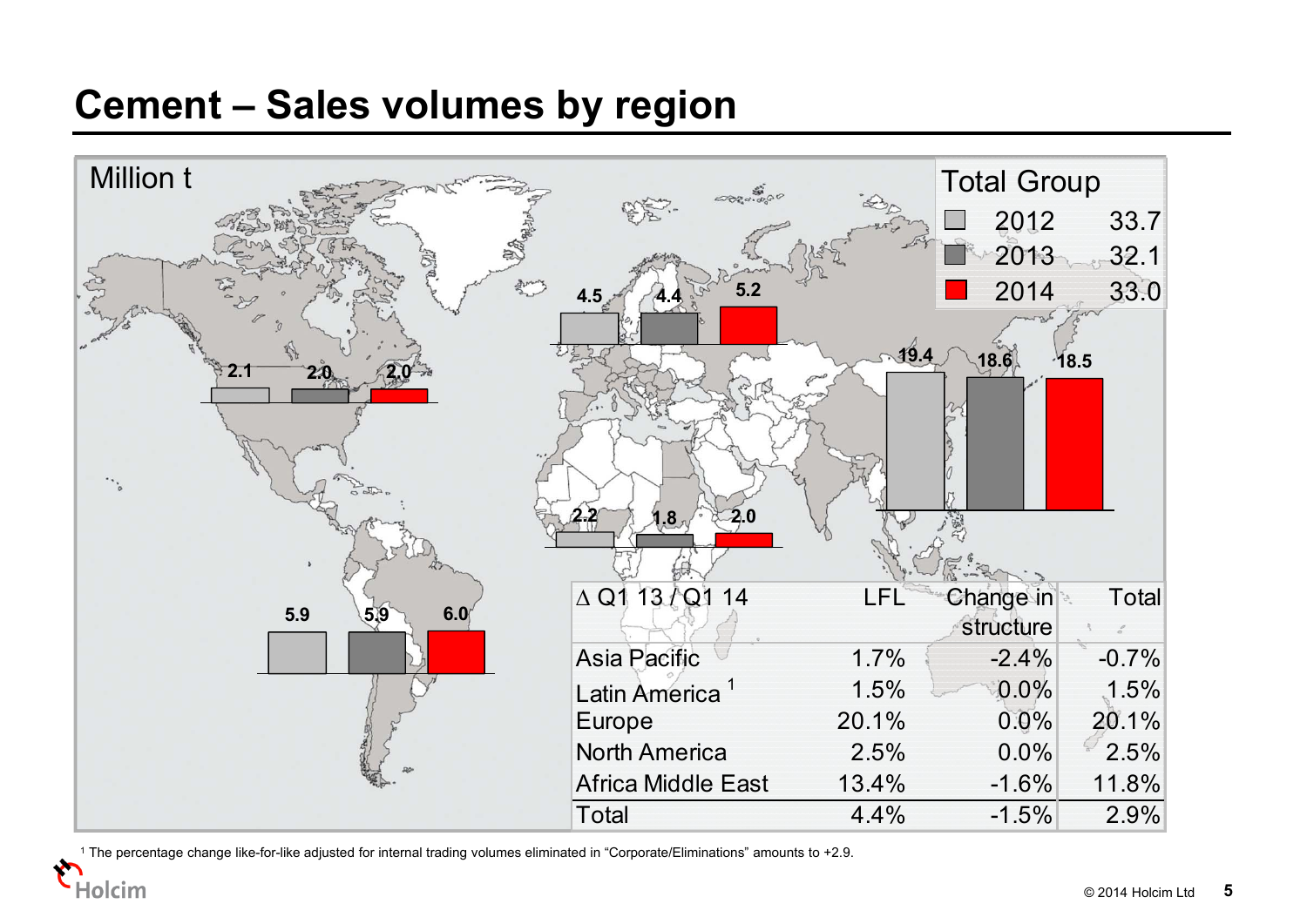## **Aggregates – Sales volumes by region**



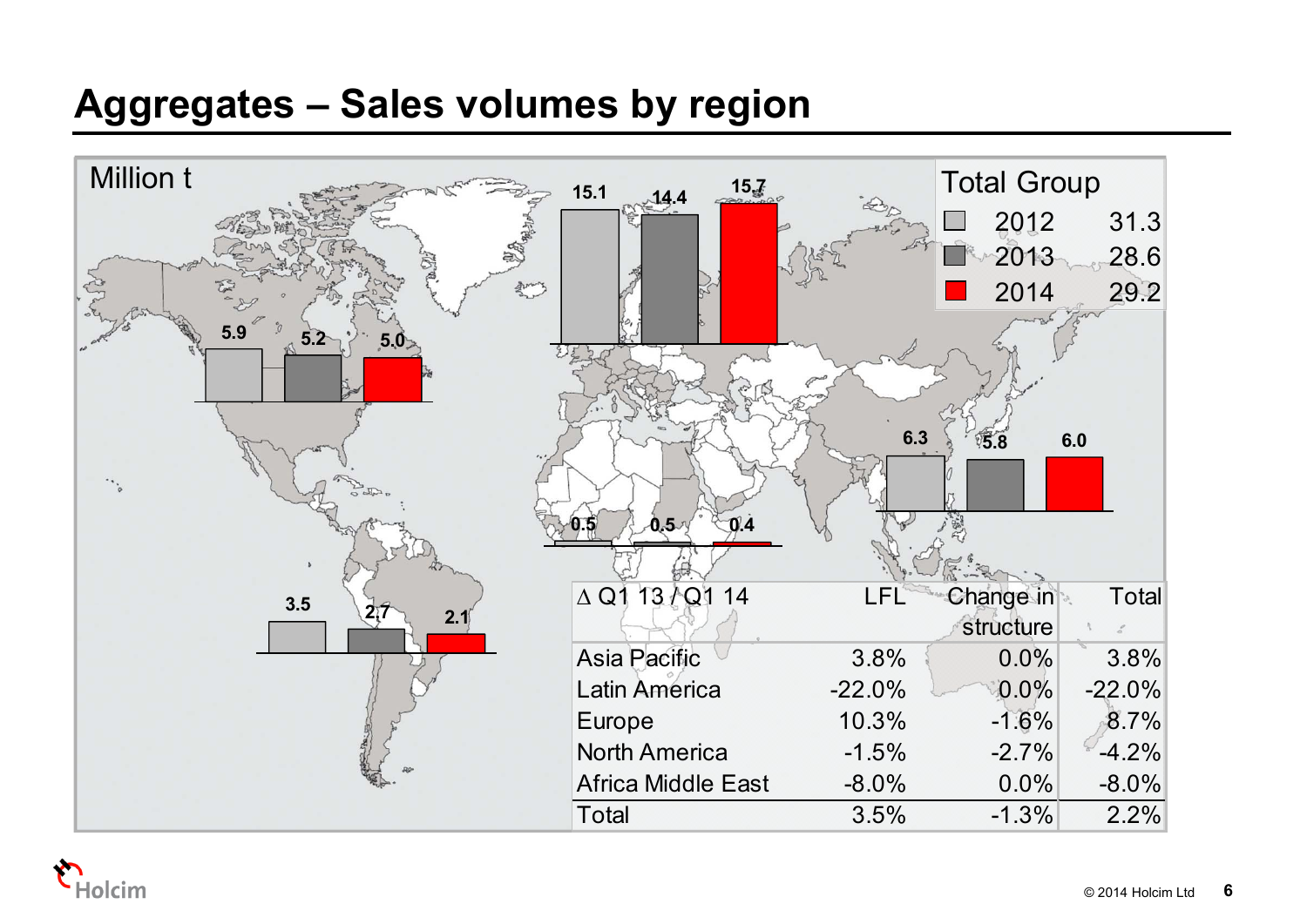#### **Ready-mix concrete and asphalt – Sales volumes by region**



\* Ready-mix concrete only

Holcim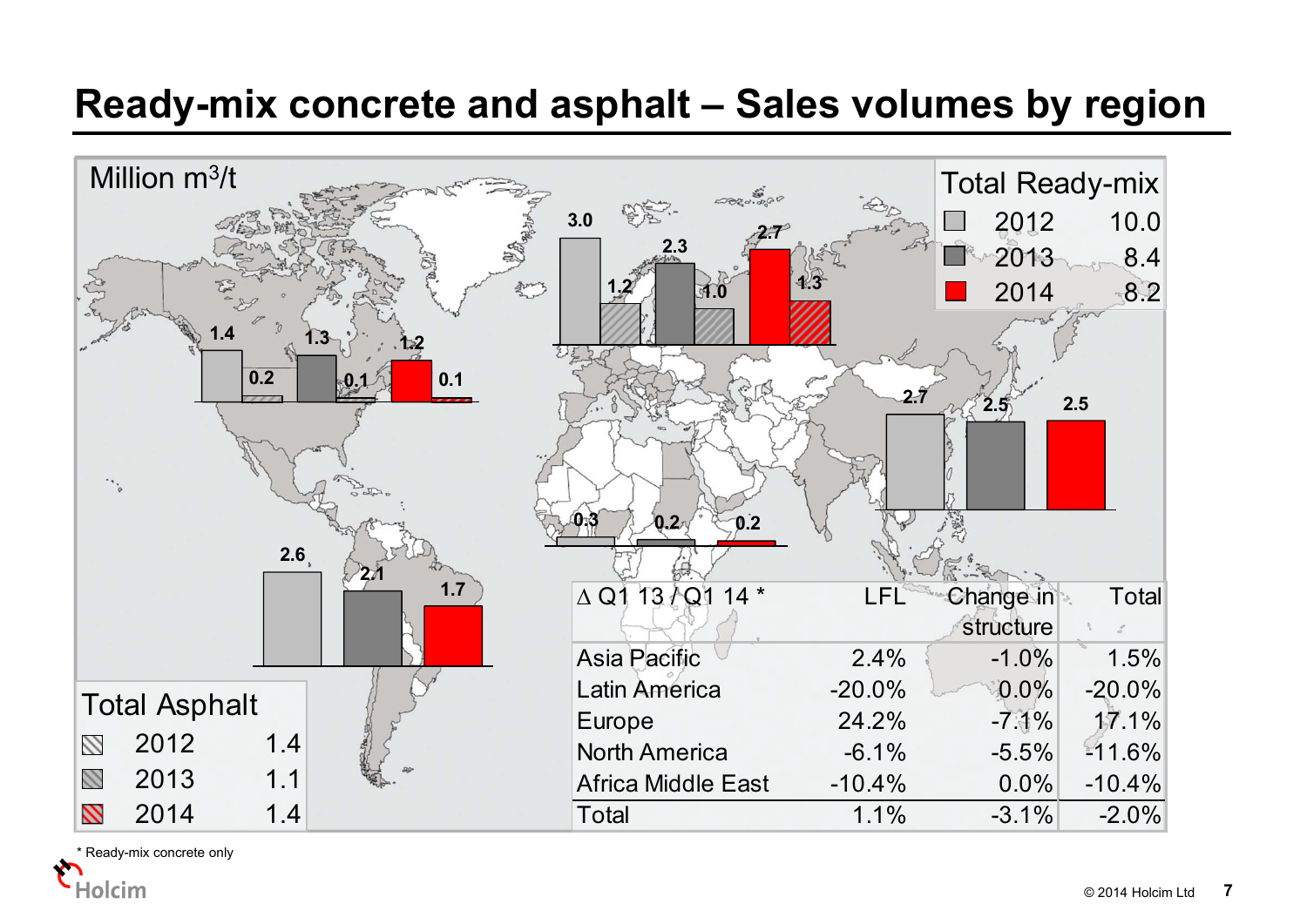# **Exchange rates**

| <b>Statement of income</b><br>average exchange rates in CHF | Q1 12 | Q1 13 | Q1 14 | $+/-$    |
|-------------------------------------------------------------|-------|-------|-------|----------|
| 1 EUR                                                       | 1.21  | 1.23  | 1.22  | $-0.4%$  |
| 1 GBP                                                       | 1.44  | 1.44  | 1.48  | 2.3%     |
| 1 USD                                                       | 0.92  | 0.93  | 0.89  | $-4.0%$  |
| 1 LATAM Basket (MXN, BRL, ARS, CLP) <sup>1</sup>            | 1.04  | 1.00  | 0.83  | $-17.2%$ |
| 1 Asian Basket (AUD, IDR, INR, PHP) <sup>1</sup>            | 1.05  | 1.00  | 0.84  | $-16.3%$ |

| <b>Statement of financial position</b><br>exchange rates in CHF | 31/03/13 | 31/12/13 | 31/03/14 | $+/-$    |
|-----------------------------------------------------------------|----------|----------|----------|----------|
| 1 EUR                                                           | 1.22     | 1.23     | 1.22     | $-0.5%$  |
| 1 GBP                                                           | 1.44     | 1.47     | 1.48     | 0.3%     |
| 1 USD                                                           | 0.95     | 0.89     | 0.89     | $-0.4%$  |
| 1 LATAM Basket (MXN, BRL, ARS, CLP) <sup>2</sup>                | 1.22     | 1.00     | 0.96     | $-3.7\%$ |
| 1 Asian Basket (AUD, IDR, INR, PHP) <sup>2</sup>                | 1.24     | 1.00     | 1.03     | 3.0%     |

1 Weighted with net sales Q1 2014 2 Weighted with net sales full year 2013

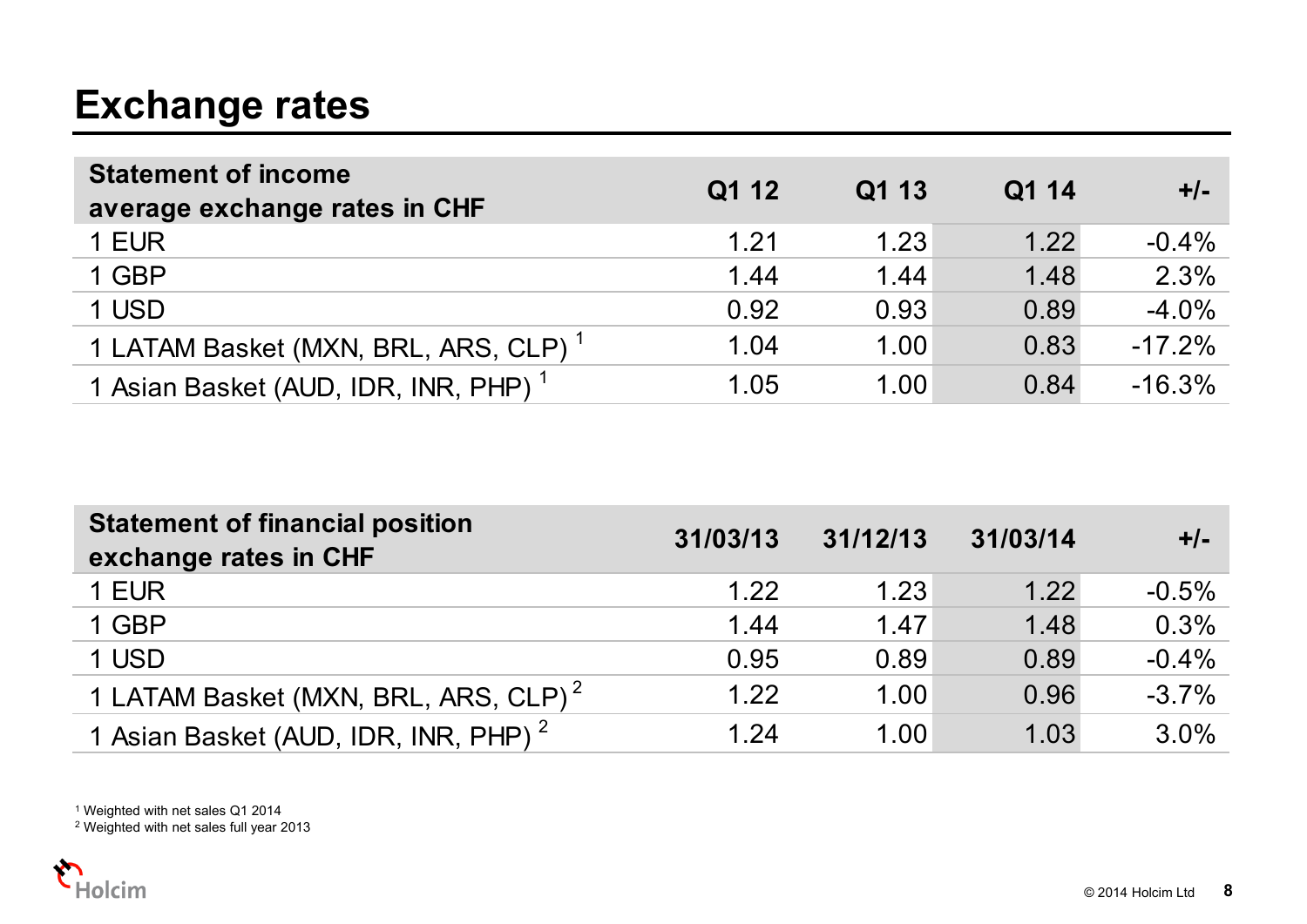# **Foreign exchange rate impact**



|  |  |  | Q112 Q212 Q312 Q412 Q113 Q213 Q313 Q413 Q114 |  |
|--|--|--|----------------------------------------------|--|
|  |  |  |                                              |  |

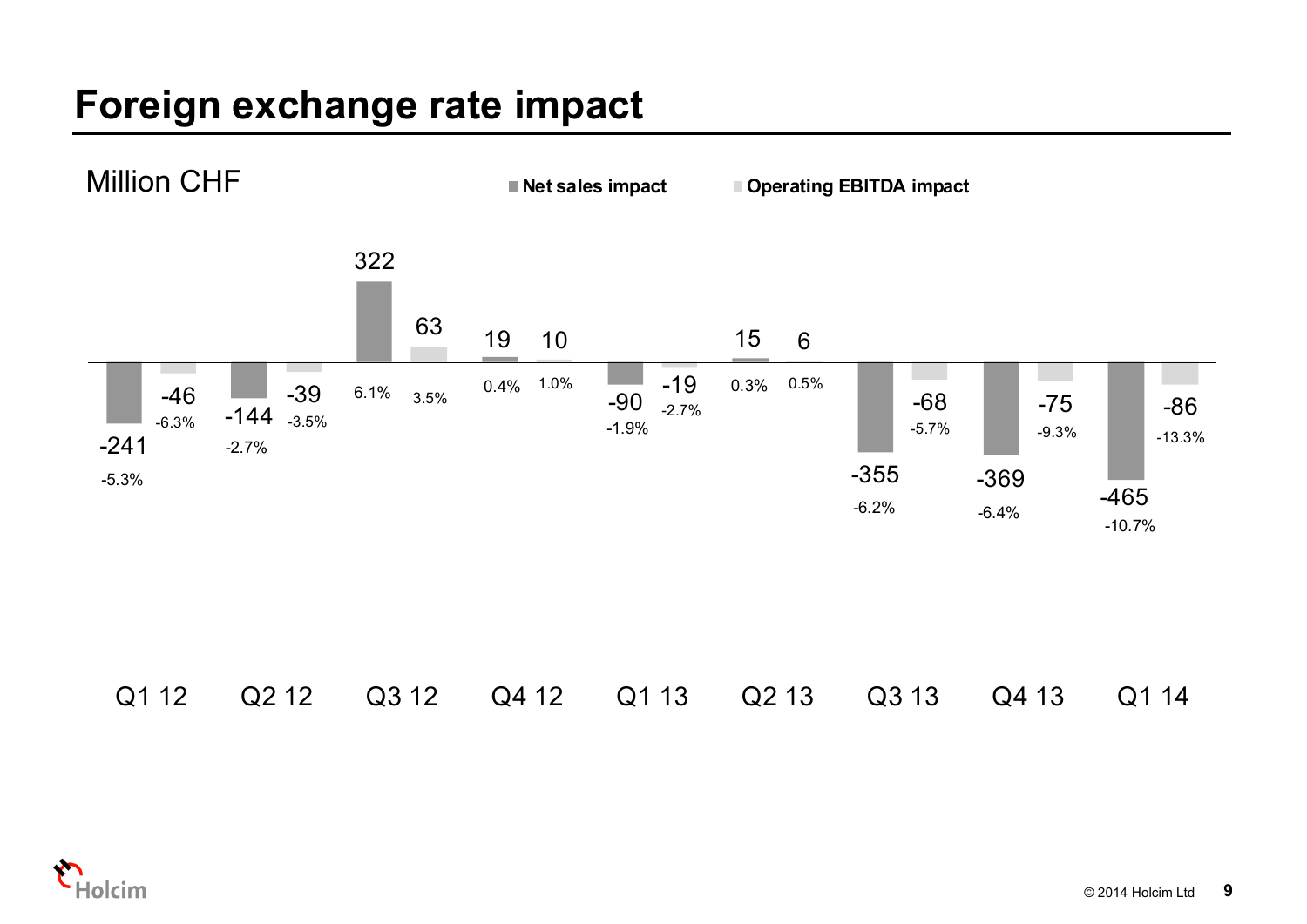#### Million CHF

|                     | 4,660              | 4,323             | 4,088           |
|---------------------|--------------------|-------------------|-----------------|
|                     |                    |                   |                 |
|                     |                    |                   |                 |
| Like-for-Like (LFL) | $6.9\%$<br>317     | $-4.3%$<br>$-198$ | 338<br>7.8%     |
| Change in structure | 19<br>0.4%         | $-50$<br>$-1.1\%$ | $-108$ $-2.5\%$ |
| Forex movements     | $-5.3\%$<br>$-241$ | $-90$<br>$-1.9\%$ | $-465 - 10.7%$  |
| <b>Total change</b> | 2.1%<br>95         | $-7.2%$<br>$-338$ | $-234 - 5.4\%$  |
|                     |                    |                   |                 |
|                     | Q1 12              | Q1 13             | 14              |

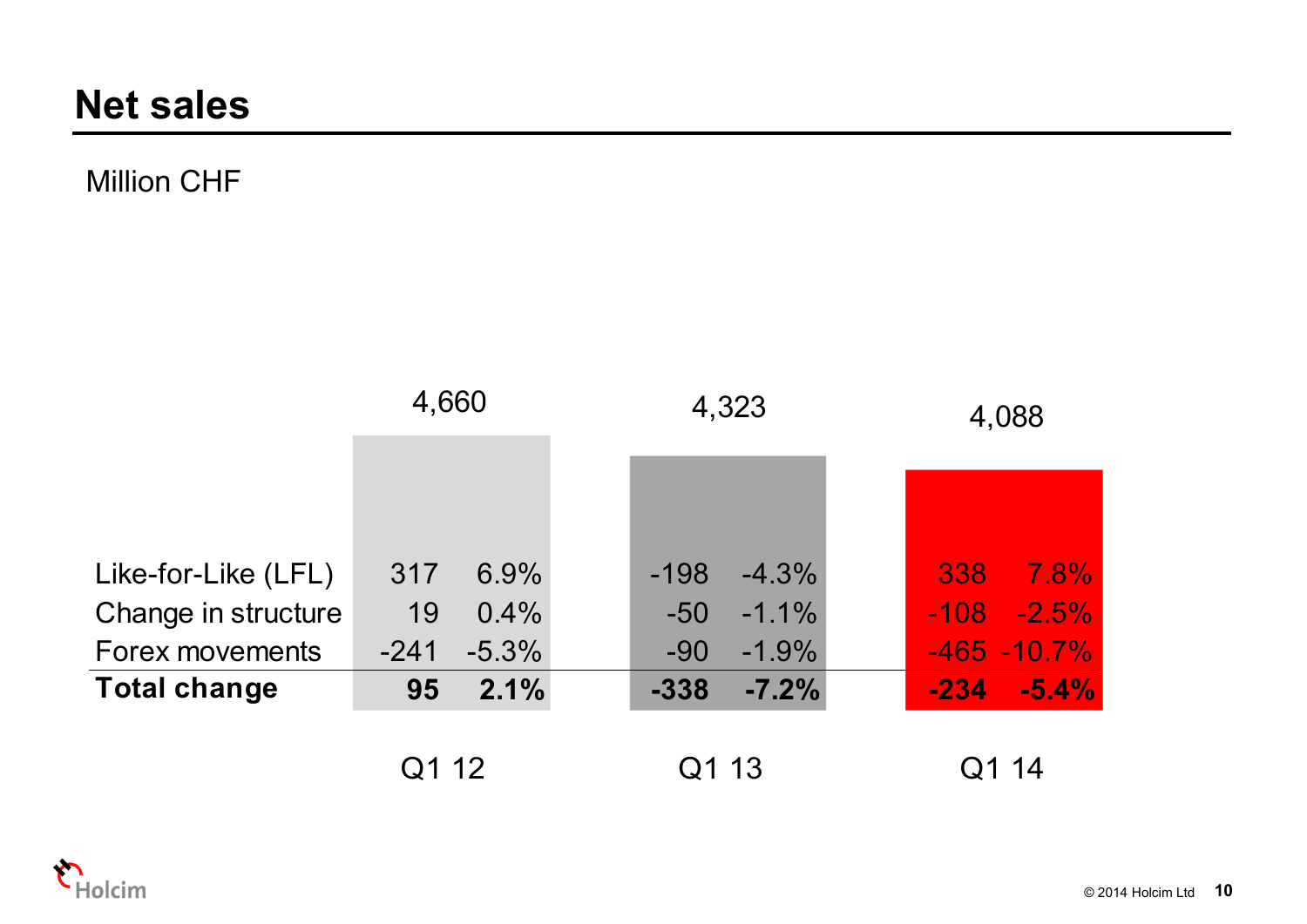# **Net sales by region**



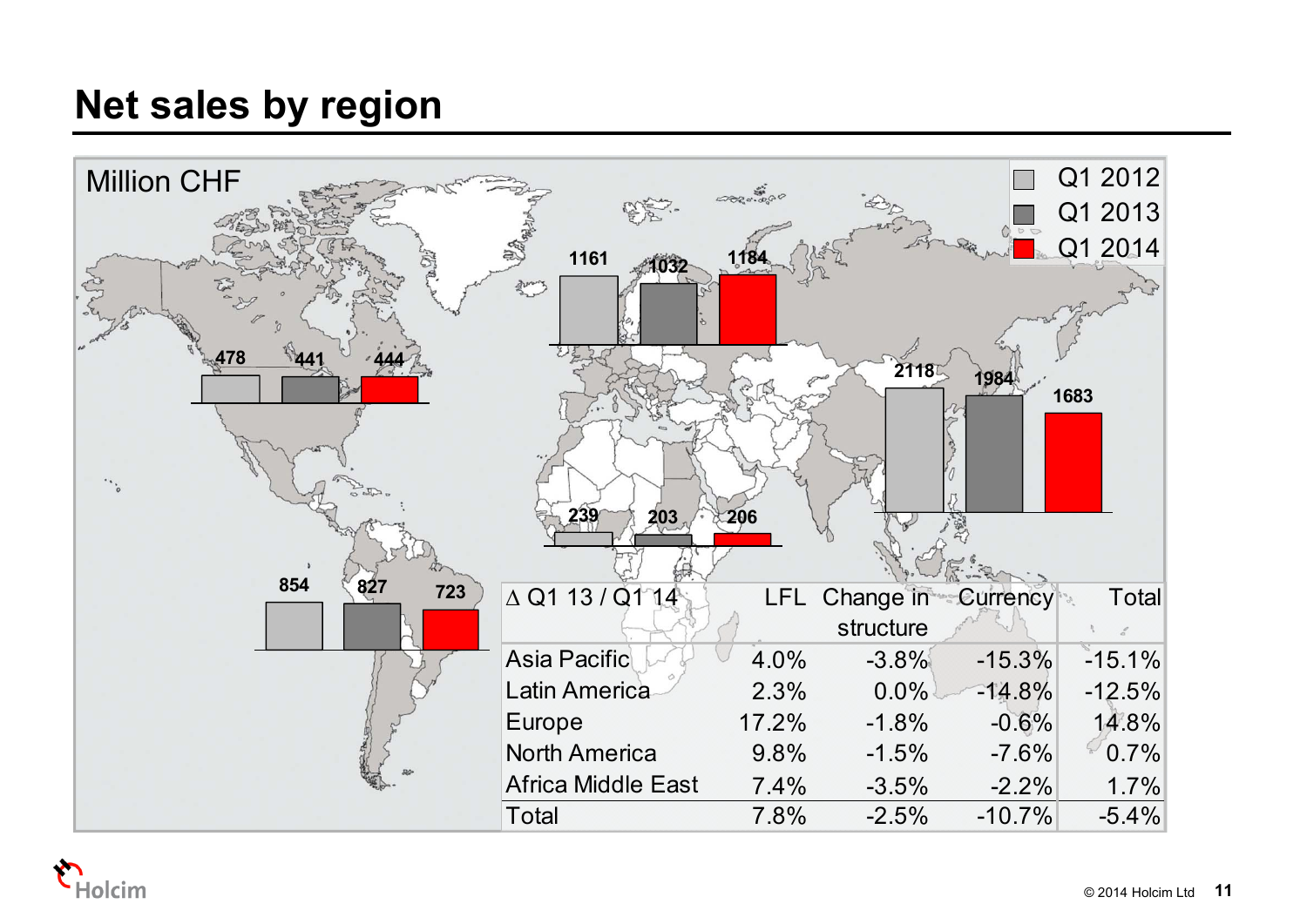# **Net sales by region**



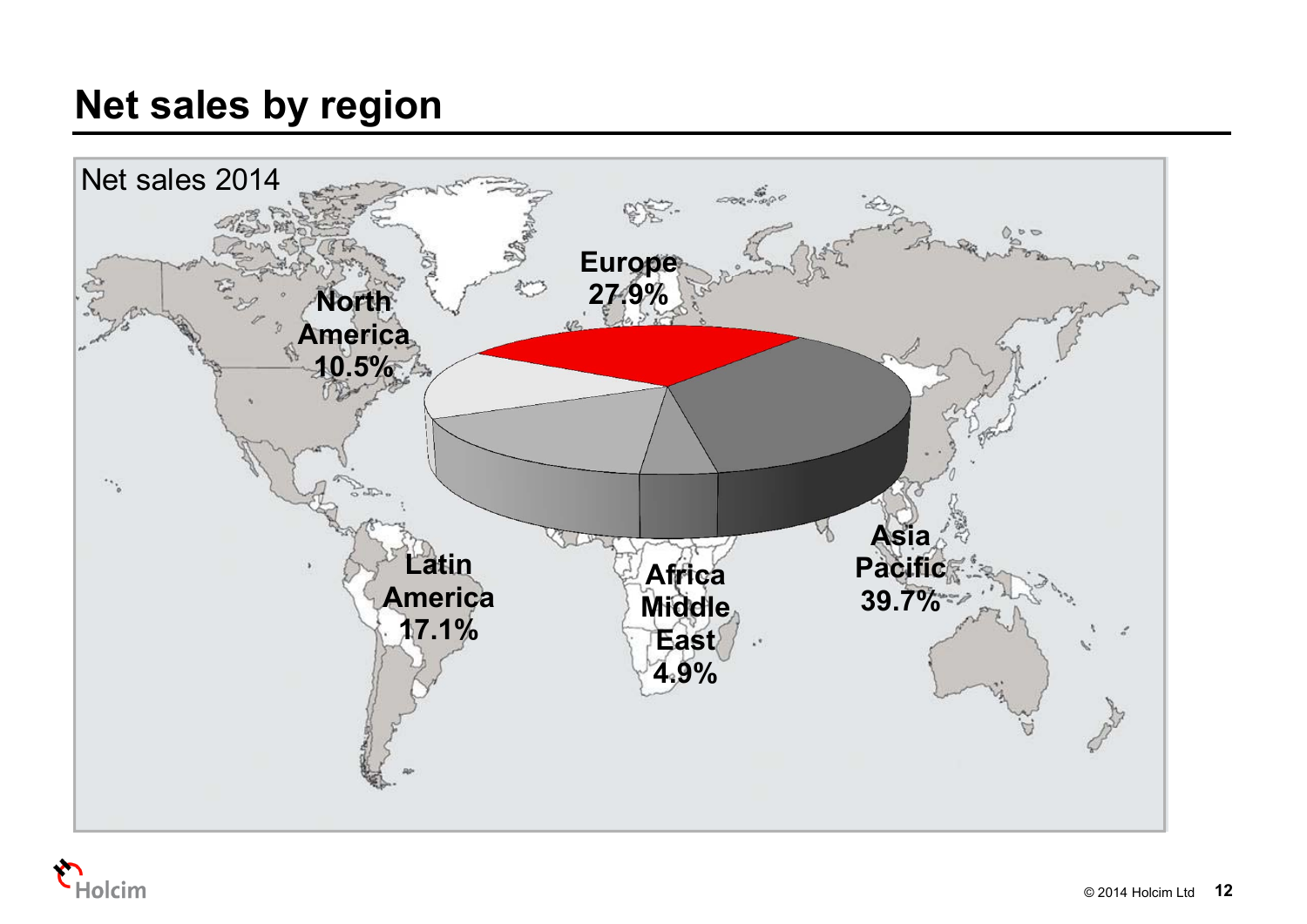# **Operating EBITDA**



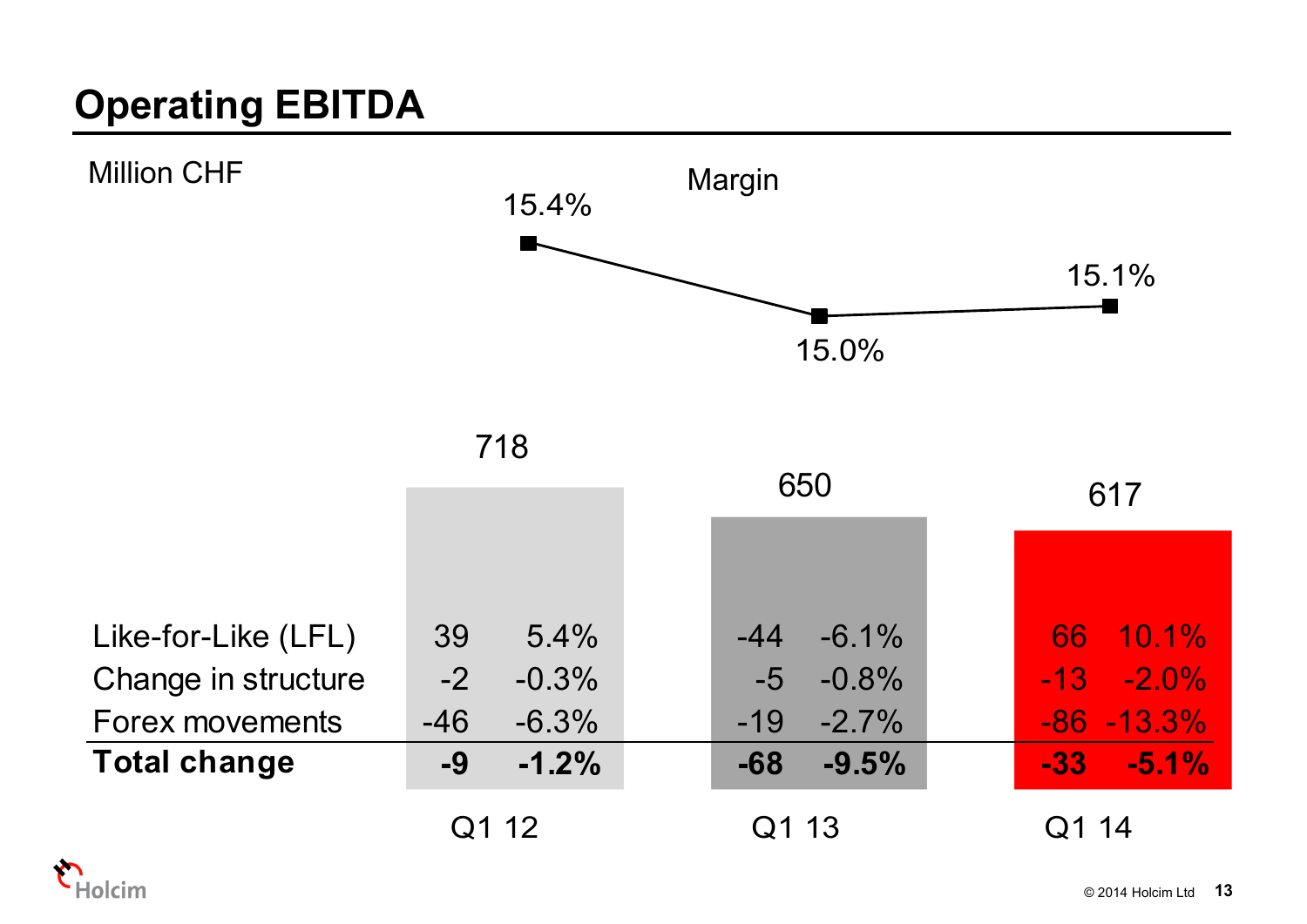# **Operating EBITDA by region**



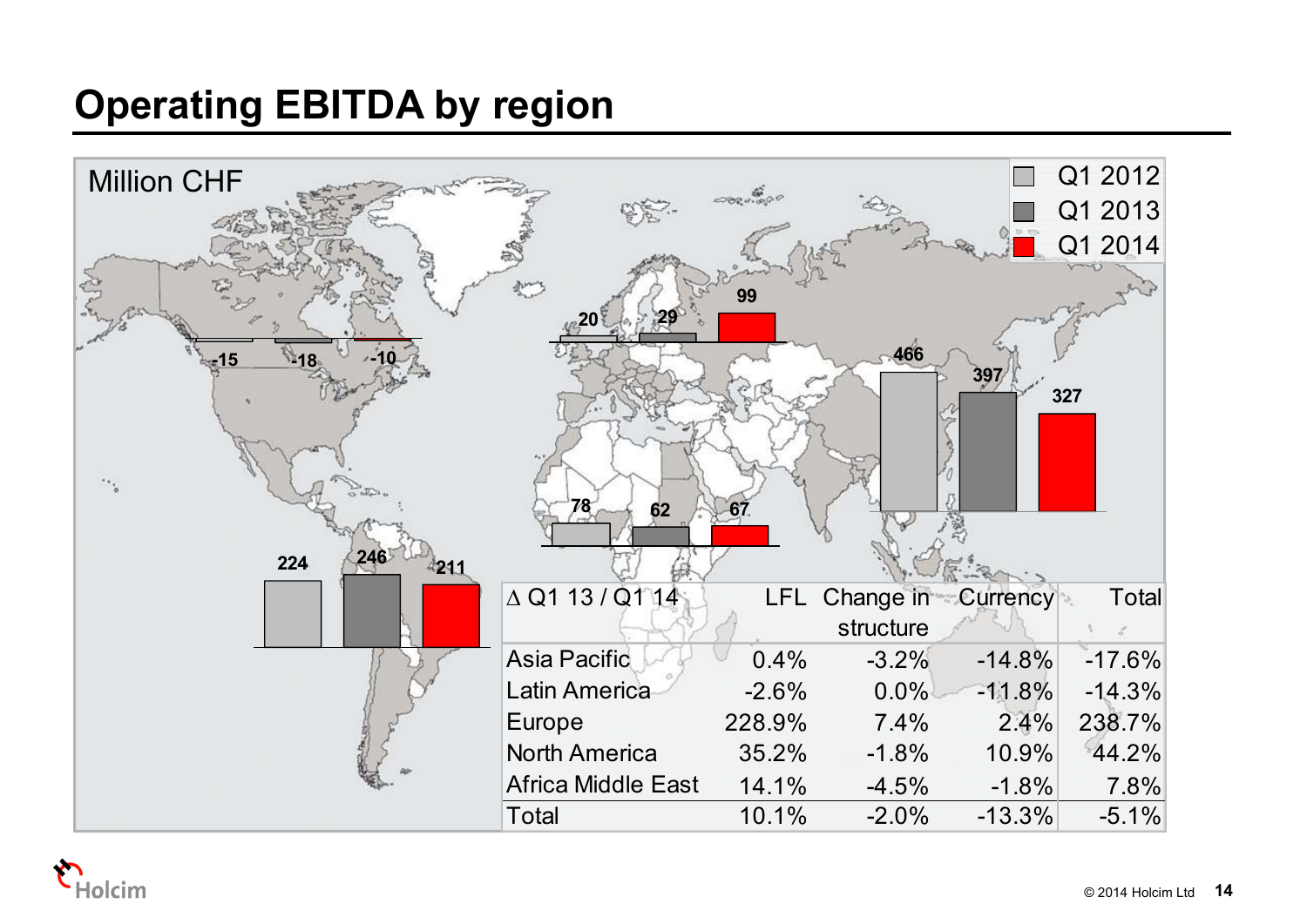# **Operating profit**



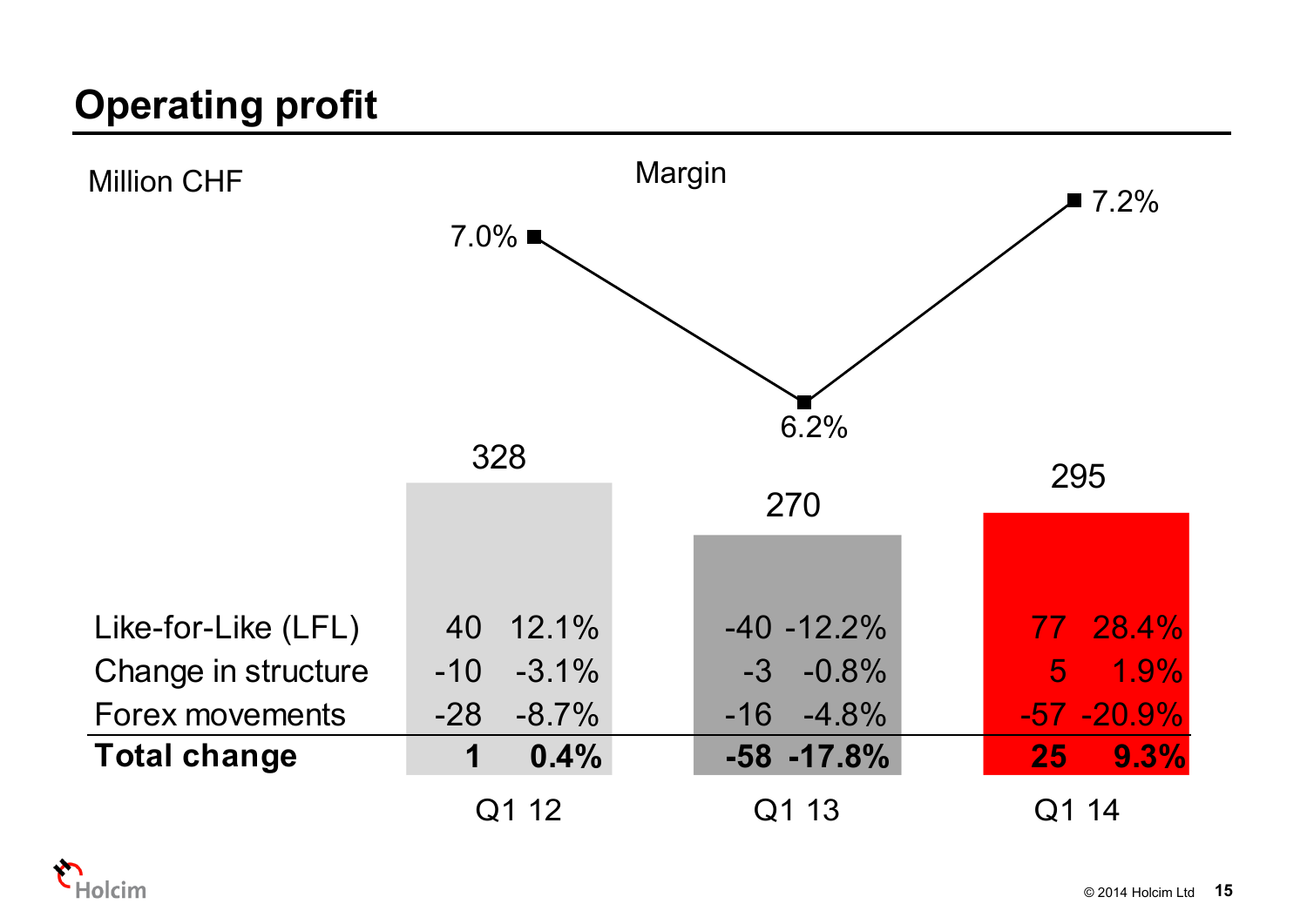# **Operating profit bridge**

Million CHF



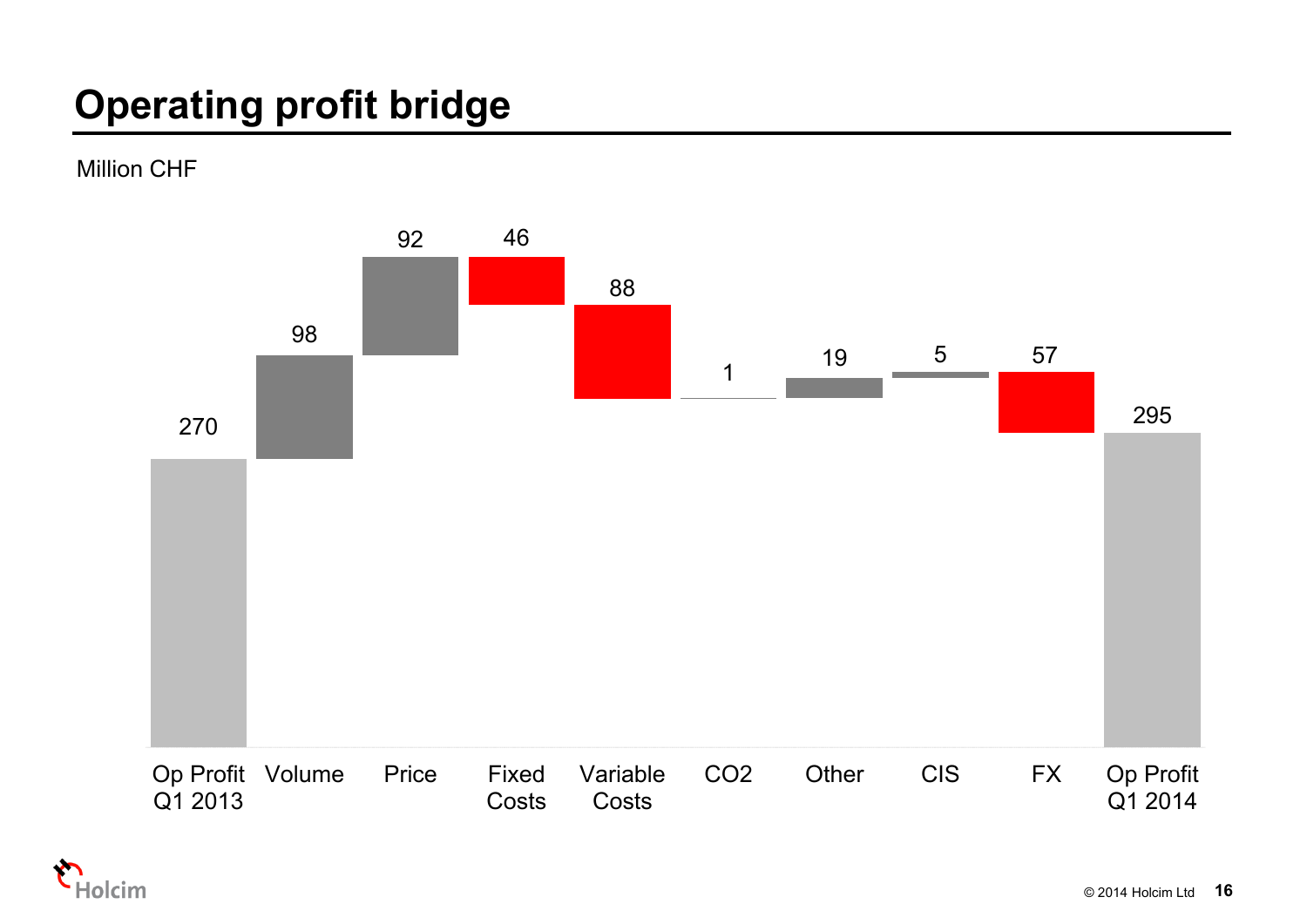# **Operating profit by region**



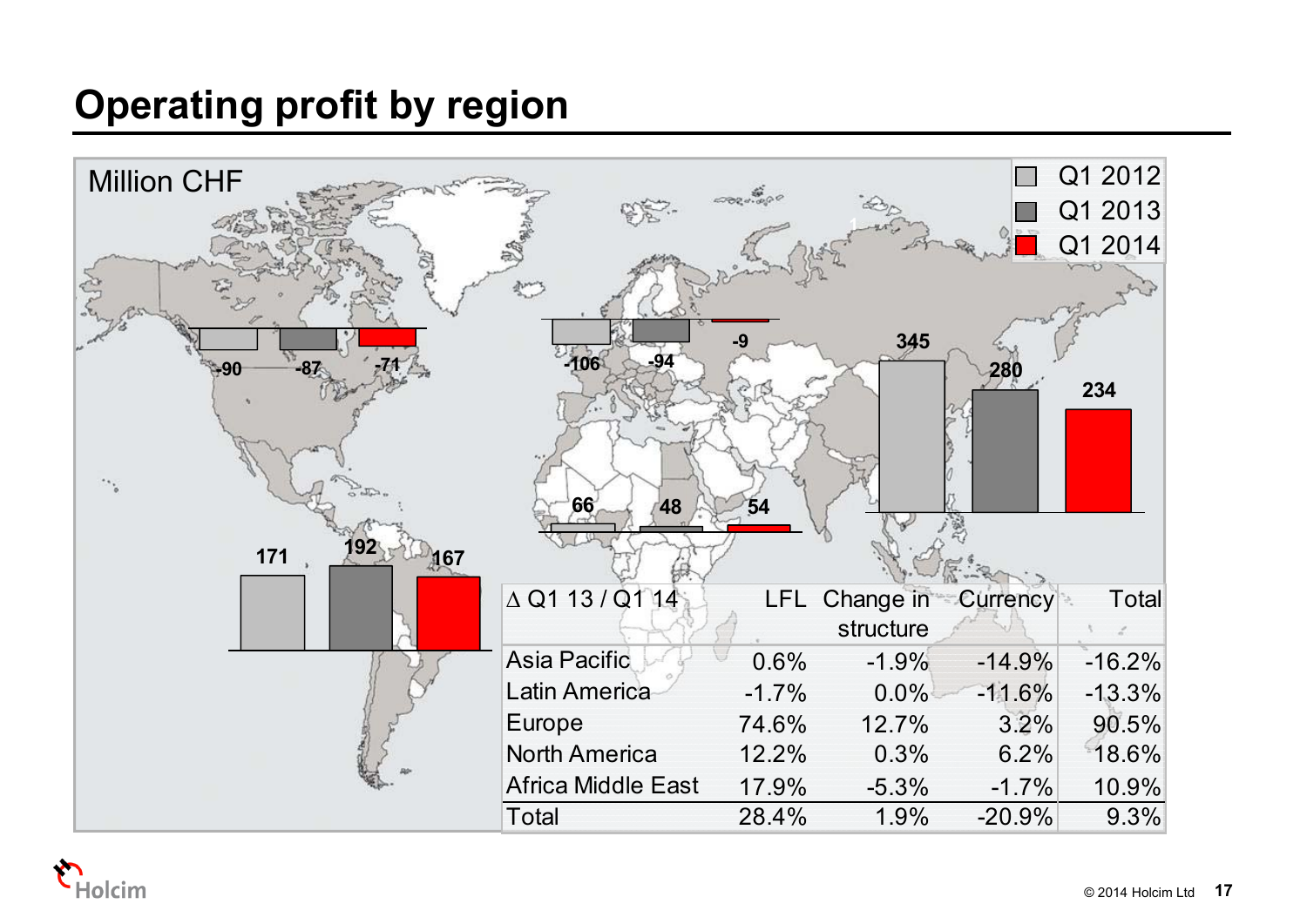## **Net income**

#### Million CHF



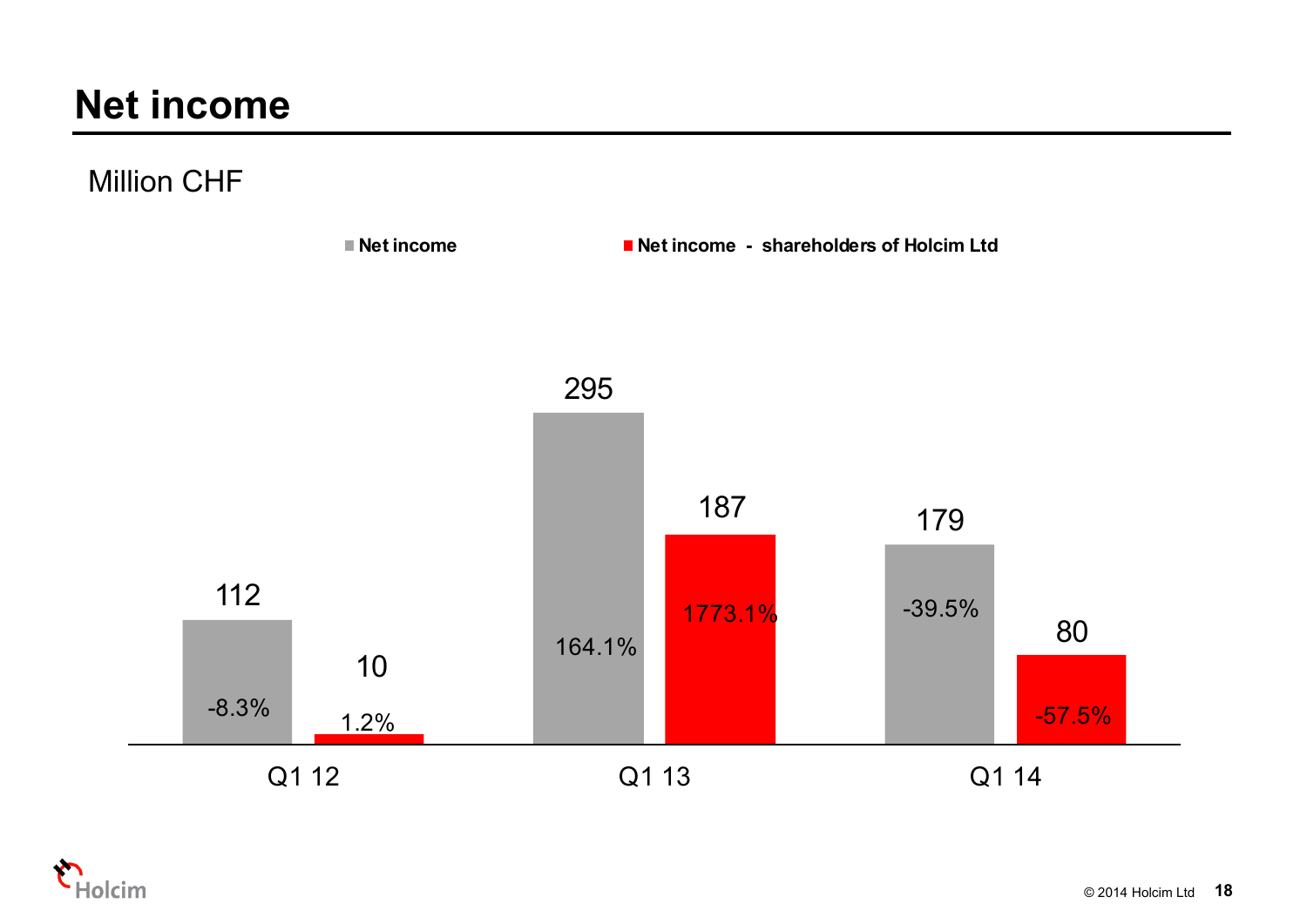# **Cash flow from operating activities**



| $-499$          | $-323$           | $-243$            |
|-----------------|------------------|-------------------|
| 8.7%<br>49      | 36.8%<br>184     | 28.2%<br>91       |
| $-2$<br>$-0.3%$ | $-5$<br>$-1.0\%$ | $-6.0\%$<br>$-19$ |
| 3.5%<br>20      | $-0.7\%$<br>$-3$ | 2.7%<br>9         |
| 11.9%<br>67     | 35.2%<br>175     | 24.9%<br>80       |
|                 |                  |                   |
|                 |                  |                   |
|                 |                  |                   |
|                 |                  |                   |
|                 |                  |                   |

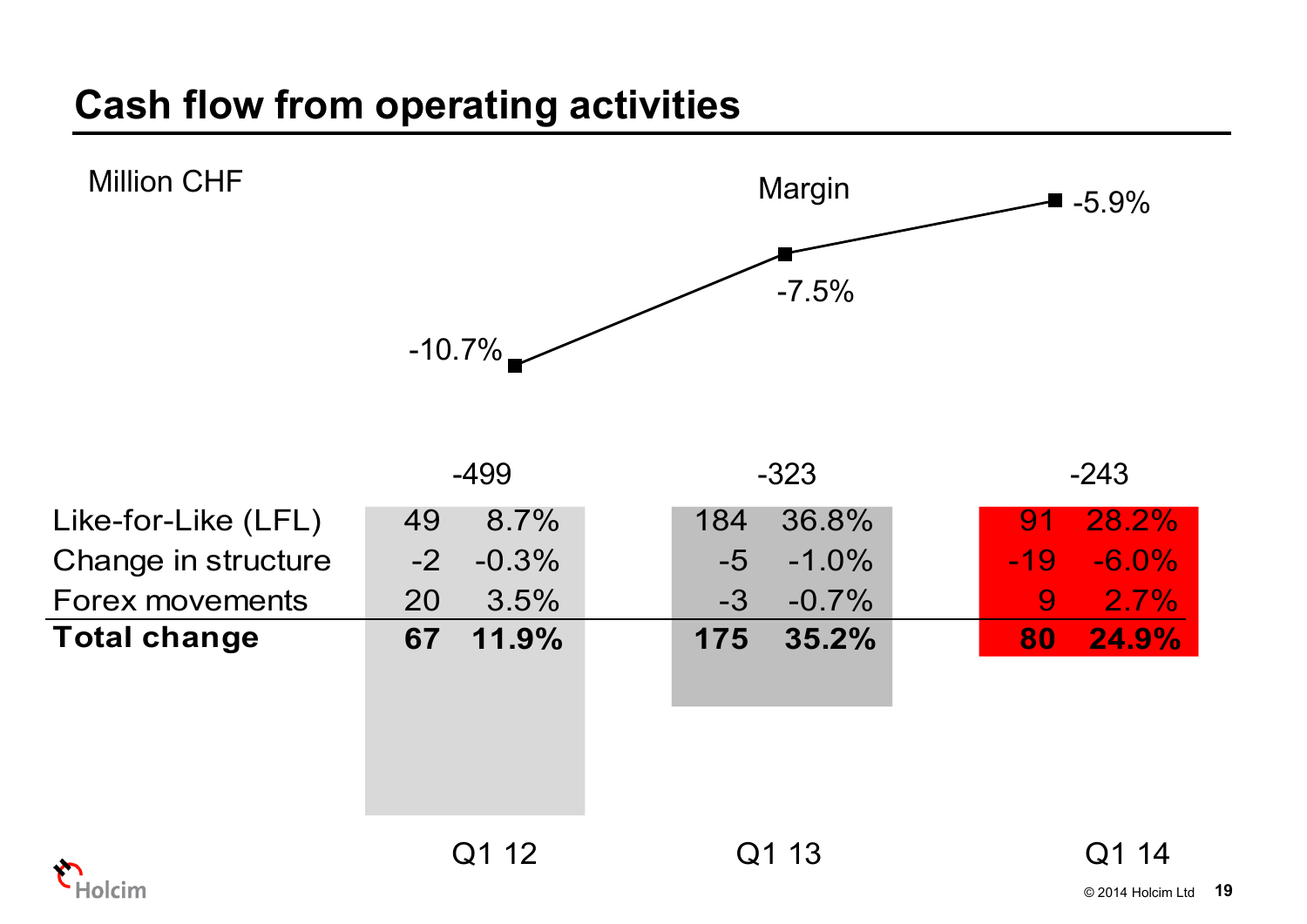## **Statement of cash flows**

|                                                                                  | <b>Full year</b> | <b>1st Quarter</b> |                | $+/-$     |
|----------------------------------------------------------------------------------|------------------|--------------------|----------------|-----------|
| <b>Million CHF</b>                                                               | 2013             | 2013               | 2014           |           |
| Cash flow from operating activities                                              | 2,787            | $-323$             | $-243$         | 24.9%     |
| Net investments to maintain productive<br>capacity and to secure competitiveness | $-719$           | $-85$              | $-88$          | $-2.8%$   |
| Free cash flow                                                                   | 2,068            | $-409$             | $-331$         | 19.1%     |
| <b>Expansion investments</b>                                                     | $-1,282$         | $-337$             | $-285$         | 15.5%     |
| Financial investments net                                                        | 336              | 308                | $\overline{0}$ | $-100.1%$ |
| Dividends paid                                                                   | $-576$           | $-14$              | $-1$           | 93.1%     |
| <b>Financing surplus</b>                                                         | 546              | $-452$             | $-617$         | $-36.6\%$ |

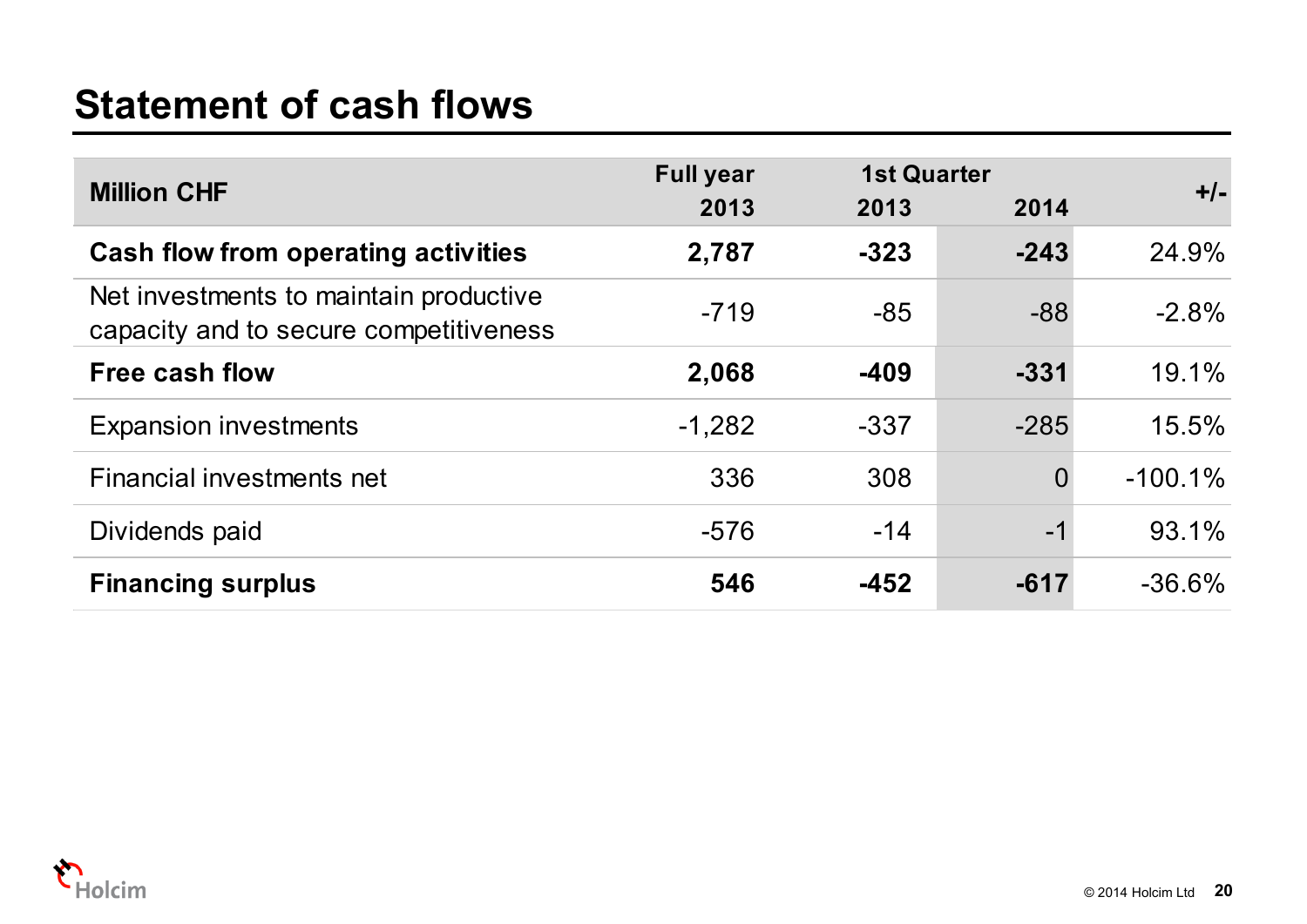# **Financial position**

Million CHF



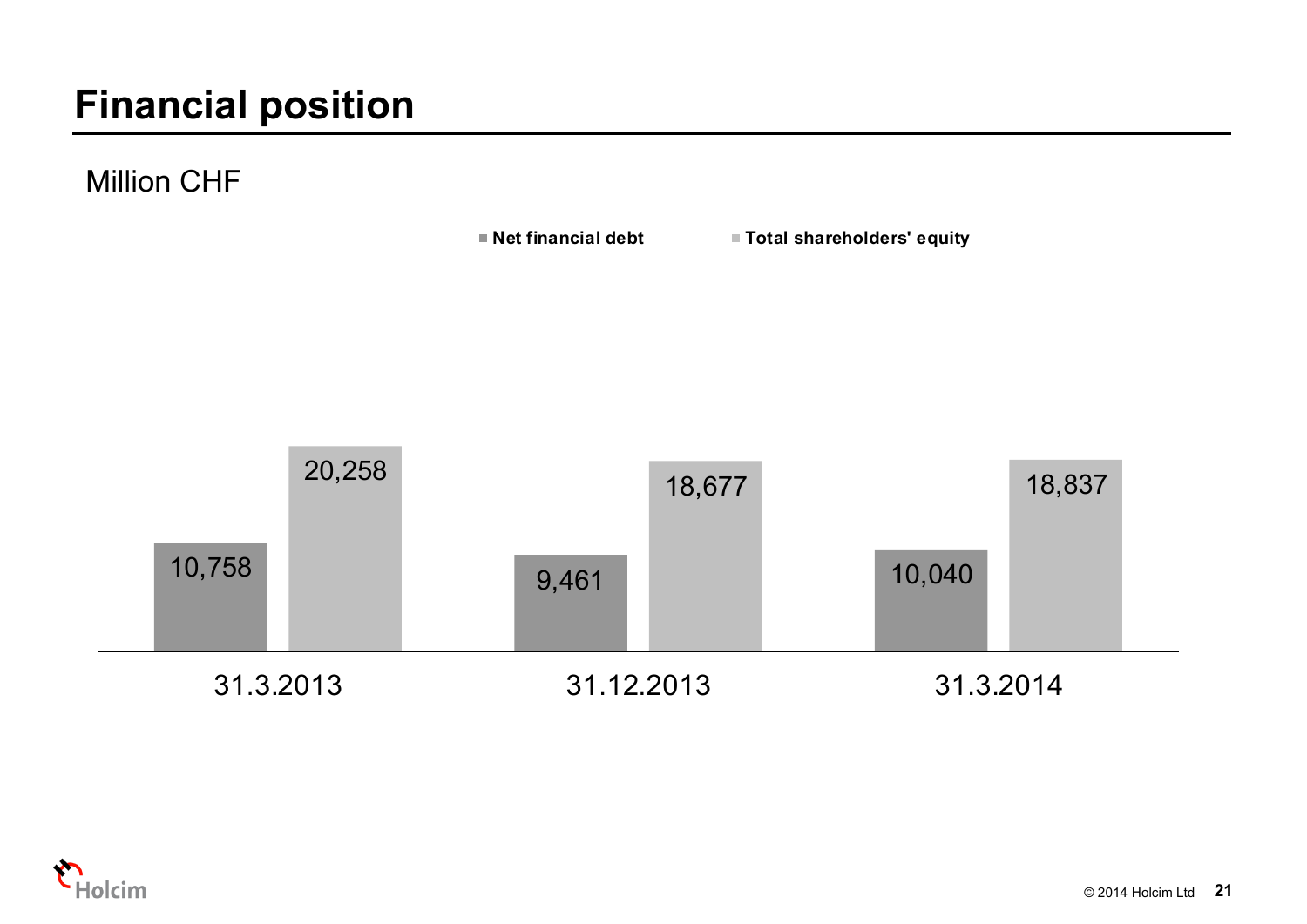## **Financial debt, maturities and liquidity as of March 31, 2014**

#### **Maturity profile**<sup>1</sup> **(mCHF)**

Iolcim



#### Liquidity summary

- Cash + marketable securities: CHF 2,016 million
- • Cash + marketable securities + unused committed credit lines: CHF 6,558 million

#### Debt summary

- •Current financial liabilities<sup>1</sup>: CHF 2,493 million
- •Fixed to floating ratio: 58% to 42%
- •Capital markets 79%; Loans 21%
- •Corporate vs. subsidiary debt: 81% to 19%
- •Ø total maturity: 5.2 years (YE 2013: 5.0 years)
- •CP borrowings: CHF 466 million
- •No financial covenants in Corporate credit lines
- •Average cost of financing: 4.9% (YE 2013: 4.8%)
- ST/LT ratings summary as of April 15, 2014
- •S&P Credit Rating: A-2 / BBB, outlook stable
- •Fitch Credit Rating: F2 / BBB, outlook stable
- •Moody's Credit Rating: P2 / Baa2, outlook negative

1 After reclassification of CHF 392 million from current financial liabilities to long-term financial liabilities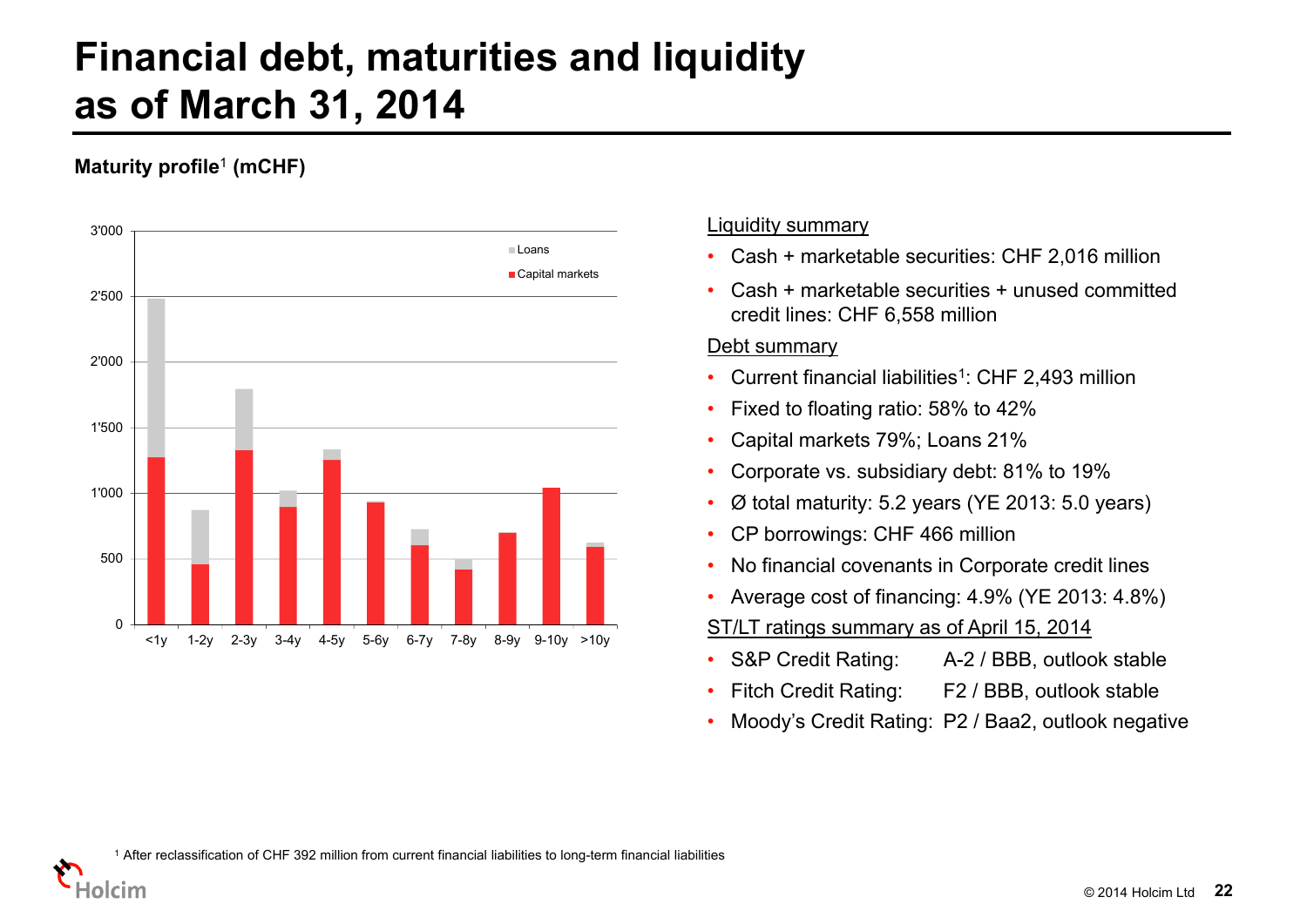# **Outlook for 2014**

- •Holcim expects cement volumes to increase in all Group regions
- • Aggregates volumes expected to remain flat overall as increases in Asia Pacific, Europe, North America, and Africa Middle East are offset by negative volumes in Latin America
- • Ready-mix concrete volumes also expected to increase in most regions with the exception of Europe and Latin America
- •Holcim expects that organic growth in operating profit can be achieved in 2014
- • The ongoing focus on the cost base coupled with all the benefits expected from the Holcim Leadership Journey will lead to a further expansion in operating margins

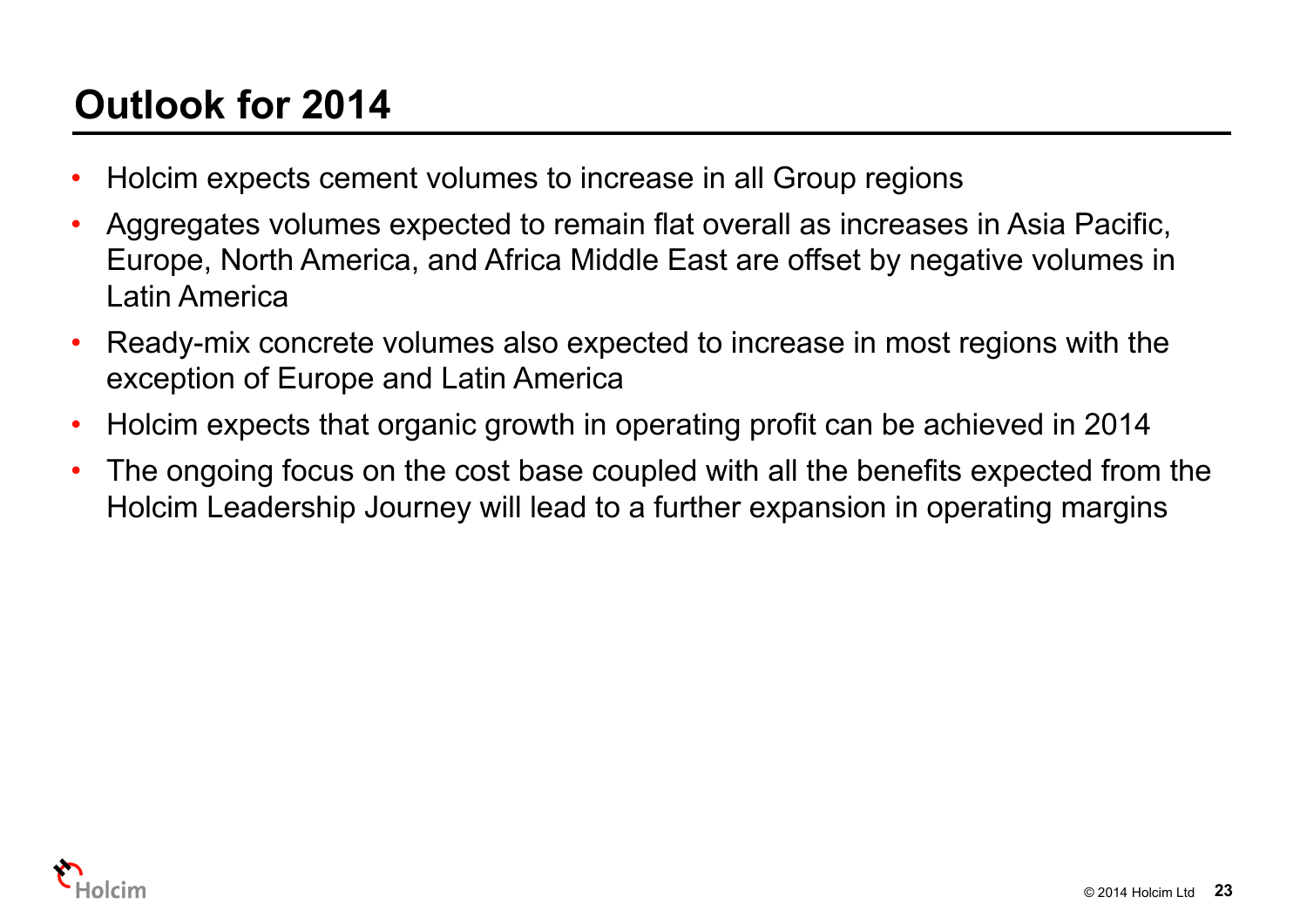# **Cost and capex guidance for 2014**

- Energy costs per tonne of cement produced slightly above 2013 level
- Average interest rate unchanged at 4.8 percent
- Long term expected tax rate of 27 percent
- Maintenance capex of CHF 0.8 billion net
- Expansion capex of CHF 1.1 billion

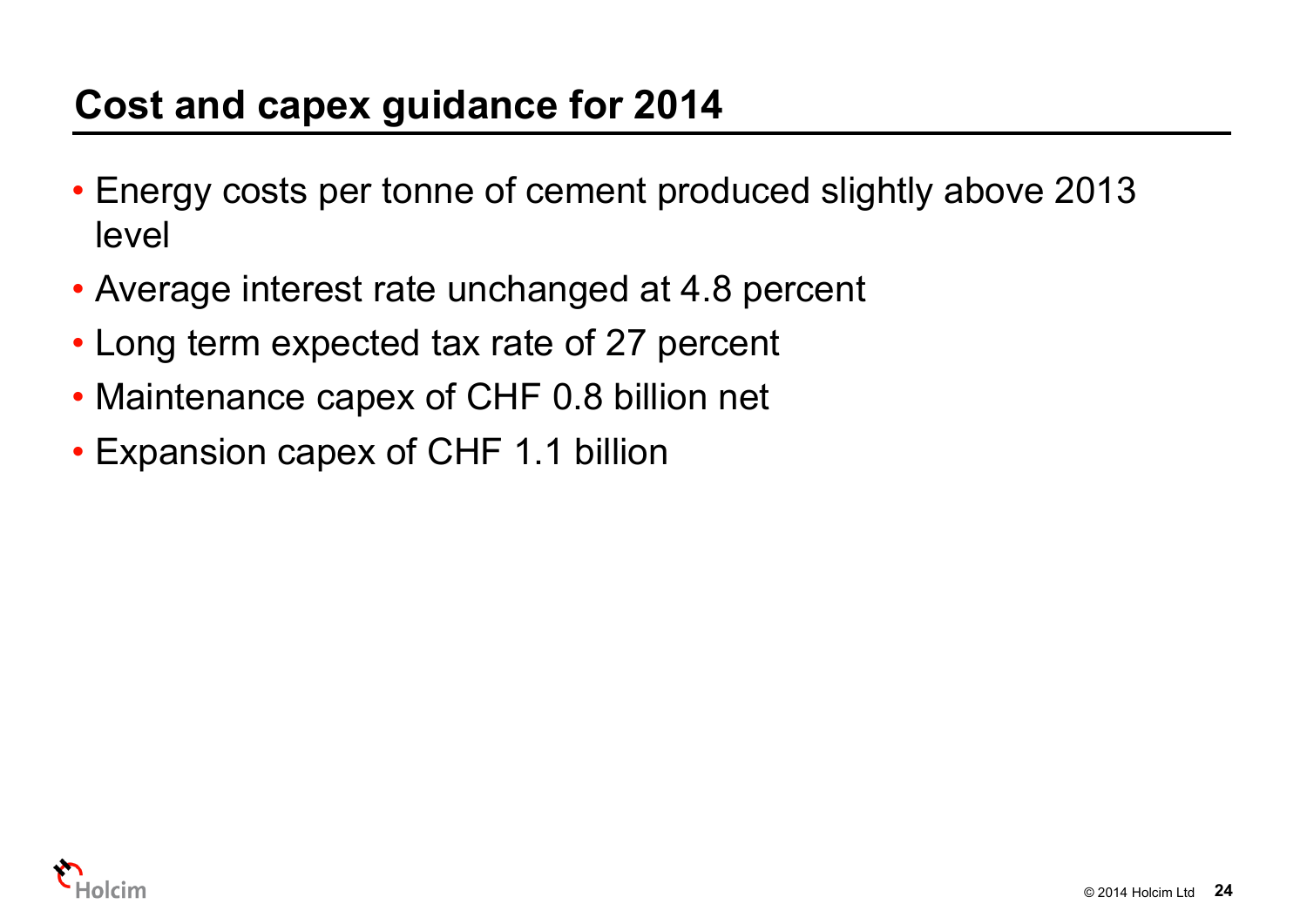# **Asia Pacific – regional overview**

| <b>Million CHF</b>                | <b>1st Quarter</b> |       |            |            | $+/-$     |              |
|-----------------------------------|--------------------|-------|------------|------------|-----------|--------------|
| (if not otherwise stated)         | 2013               | 2014  | <b>LFL</b> | <b>CIS</b> | <b>FX</b> | <b>Total</b> |
| Cement volumes (mt)               | 18.6               | 18.5  | 1.7%       | $-2.4%$    |           | $-0.7%$      |
| - of which mature markets         | 1.0                | 0.6   | 4.9%       | $-44.5%$   |           | $-39.6%$     |
| - of which emerging markets       | 17.6               | 17.9  | 1.5%       | $0.0\%$    |           | 1.5%         |
| Aggregates volumes (mt)           | 5.8                | 6.0   | 3.8%       | 0.0%       |           | 3.8%         |
| - of which mature markets         | 5.3                | 5.4   | 2.0%       | 0.0%       |           | 2.0%         |
| - of which emerging markets       | 0.5                | 0.6   | 23.5%      | 0.0%       |           | 23.5%        |
| Ready-mix volumes $\text{(mm}^3)$ | 2.5                | 2.5   | 2.4%       | $-1.0%$    |           | 1.5%         |
| - of which mature markets         | 1.0                | 1.1   | 13.2%      | $-2.3%$    |           | 10.9%        |
| - of which emerging markets       | 1.4                | 1.3   | $-5.3%$    | $0.0\%$    |           | $-5.3%$      |
| Net sales                         | 1,984              | 1,683 | 4.0%       | $-3.8%$    | $-15.3%$  | $-15.1%$     |
| - of which mature markets         | 539                | 407   | 4.1%       | $-14.1%$   | $-14.5%$  | $-24.5%$     |
| - of which emerging markets       | 1,445              | 1,276 | 4.0%       | $0.0\%$    | $-15.6%$  | $-11.7%$     |
| <b>Operating EBITDA</b>           | 397                | 327   | 0.4%       | $-3.2%$    | $-14.8%$  | $-17.6%$     |
| - of which mature markets         | 66                 | 43    | $-4.2%$    | $-19.2%$   | $-12.0%$  | $-35.4%$     |
| - of which emerging markets       | 331                | 284   | 1.4%       | $0.0\%$    | $-15.3%$  | $-14.0%$     |
| <b>Operating Profit</b>           | 280                | 234   | 0.6%       | $-1.9%$    | $-14.9%$  | $-16.2%$     |
| - of which mature markets         | 25                 | 14    | $-11.0%$   | $-21.7%$   | $-10.2%$  | $-42.8%$     |
| - of which emerging markets       | 255                | 220   | 1.8%       | 0.0%       | $-15.4%$  | $-13.6%$     |

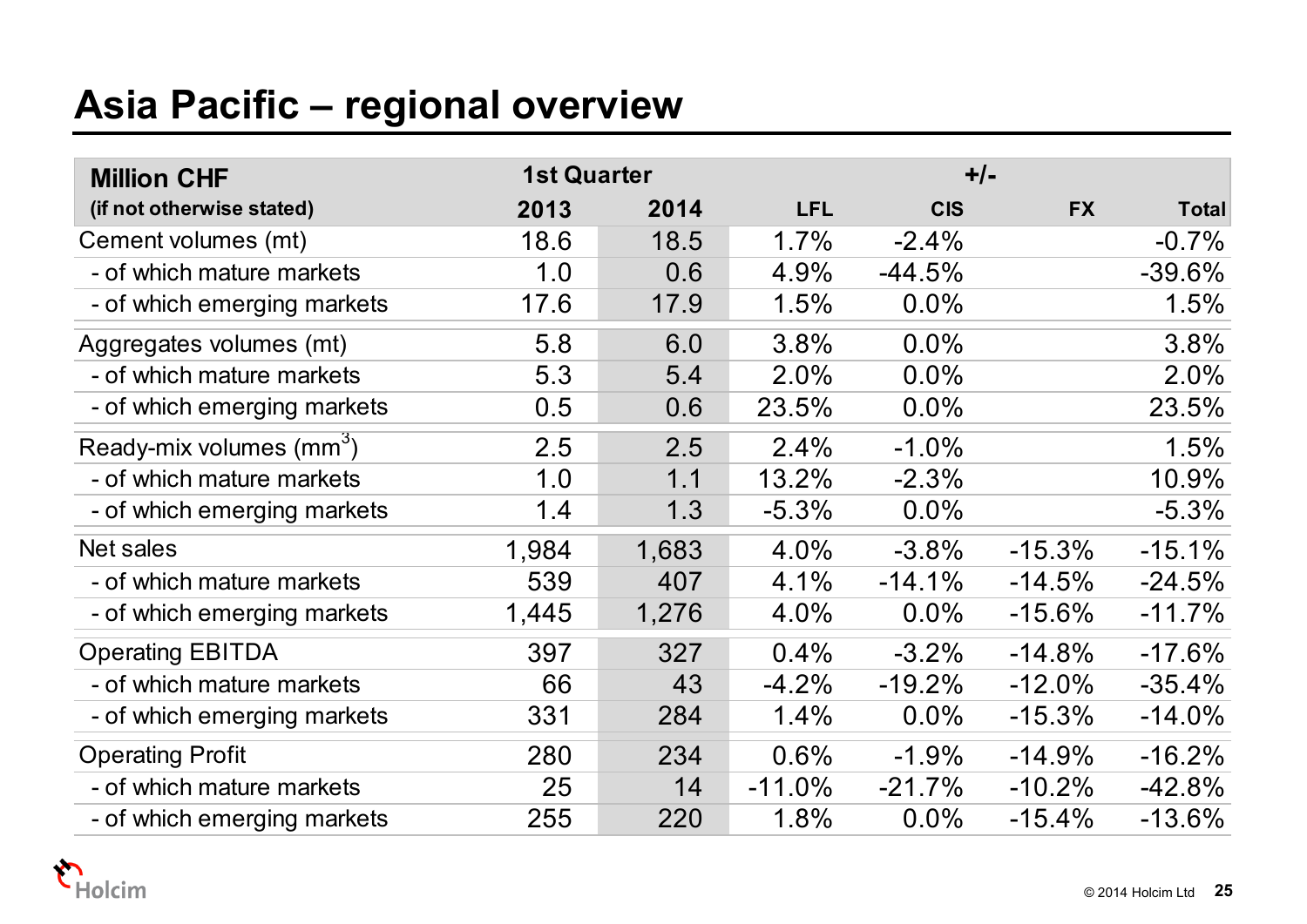# **Latin America – regional overview**

| <b>Million CHF</b>                   |      | <b>1st Quarter</b><br>$+/-$ |            |            |           |              |
|--------------------------------------|------|-----------------------------|------------|------------|-----------|--------------|
| (if not otherwise stated)            | 2013 | 2014                        | <b>LFL</b> | <b>CIS</b> | <b>FX</b> | <b>Total</b> |
| Cement volumes (mt)                  | 5.9  | 6.0                         | 1.5%       | $0.0\%$    |           | 1.5%         |
| Aggregates volumes (mt)              | 2.7  | 2.1                         | $-22.0%$   | $0.0\%$    |           | $-22.0%$     |
| Ready-mix volumes (mm <sup>3</sup> ) | 2.1  | 1.7                         | $-20.0%$   | $0.0\%$    |           | $-20.0\%$    |
| Net sales                            | 827  | 723                         | 2.3%       | $0.0\%$    | $-14.8%$  | $-12.5%$     |
| <b>Operating EBITDA</b>              | 246  | 211                         | $-2.6%$    | $0.0\%$    | $-11.8%$  | $-14.3%$     |
| <b>Operating Profit</b>              | 192  | 167                         | $-1.7\%$   | $0.0\%$    | $-11.6%$  | $-13.3%$     |

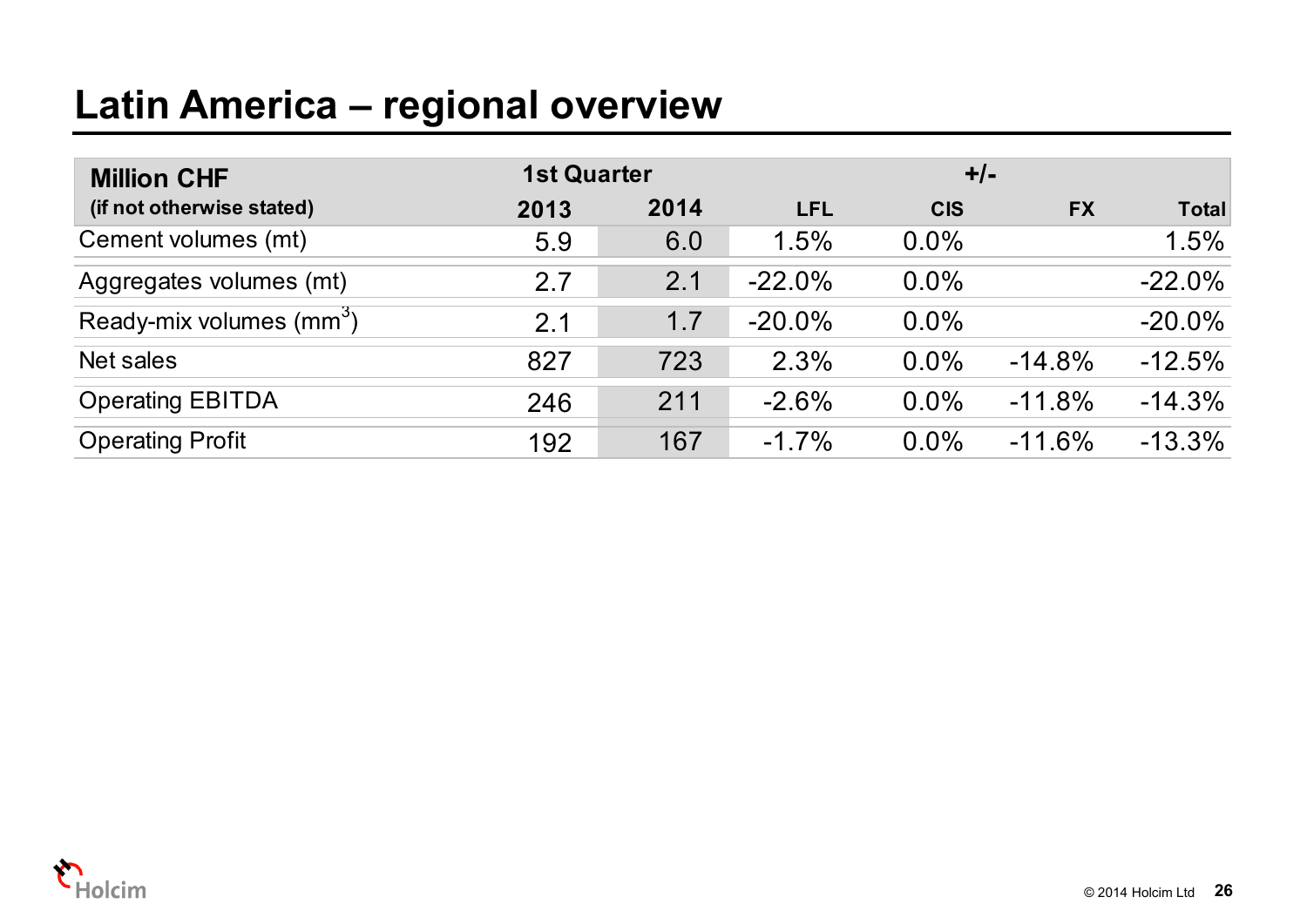## **Europe – regional overview**

| <b>Million CHF</b>                   | <b>1st Quarter</b> |       |            |            | $+/-$     |              |
|--------------------------------------|--------------------|-------|------------|------------|-----------|--------------|
| (if not otherwise stated)            | 2013               | 2014  | <b>LFL</b> | <b>CIS</b> | <b>FX</b> | <b>Total</b> |
| Cement volumes (mt)                  | 4.4                | 5.2   | 20.1%      | $0.0\%$    |           | 20.1%        |
| - of which mature markets            | 2.7                | 3.4   | 22.1%      | $0.0\%$    |           | 22.1%        |
| - of which emerging markets          | 1.6                | 1.9   | 16.8%      | $0.0\%$    |           | 16.8%        |
| Aggregates volumes (mt)              | 14.4               | 15.7  | 10.3%      | $-1.6%$    |           | 8.7%         |
| - of which mature markets            | 13.2               | 14.3  | 10.7%      | $-1.8%$    |           | $9.0\%$      |
| - of which emerging markets          | 1.3                | 1.4   | 6.1%       | $0.0\%$    |           | 6.1%         |
| Ready-mix volumes (mm <sup>3</sup> ) | 2.3                | 2.7   | 24.2%      | $-7.1%$    |           | 17.1%        |
| - of which mature markets            | 2.1                | 2.4   | 20.8%      | $-8.0\%$   |           | 12.8%        |
| - of which emerging markets          | 0.2                | 0.3   | 66.9%      | 4.1%       |           | 71.0%        |
| Net sales                            | 1,032              | 1,184 | 17.2%      | $-1.8%$    | $-0.6%$   | 14.8%        |
| - of which mature markets            | 860                | 999   | 17.5%      | $-2.2%$    | 0.9%      | 16.2%        |
| - of which emerging markets          | 172                | 185   | 15.5%      | 0.2%       | $-8.0\%$  | 7.7%         |
| <b>Operating EBITDA</b>              | 29                 | 99    | 228.9%     | 7.4%       | 2.4%      | 238.7%       |
| - of which mature markets            | 25                 | 66    | 148.3%     | 8.2%       | 3.1%      | 159.6%       |
| - of which emerging markets          | 4                  | 34    | 735.2%     | 2.7%       | $-1.9%$   | 736.0%       |
| <b>Operating Profit</b>              | $-94$              | $-9$  | 74.6%      | 12.7%      | 3.2%      | 90.5%        |
| - of which mature markets            | $-56$              | $-6$  | 72.9%      | 15.9%      | 0.7%      | 89.5%        |
| - of which emerging markets          | $-38$              | $-3$  | 77.2%      | 8.1%       | 6.7%      | 92.1%        |

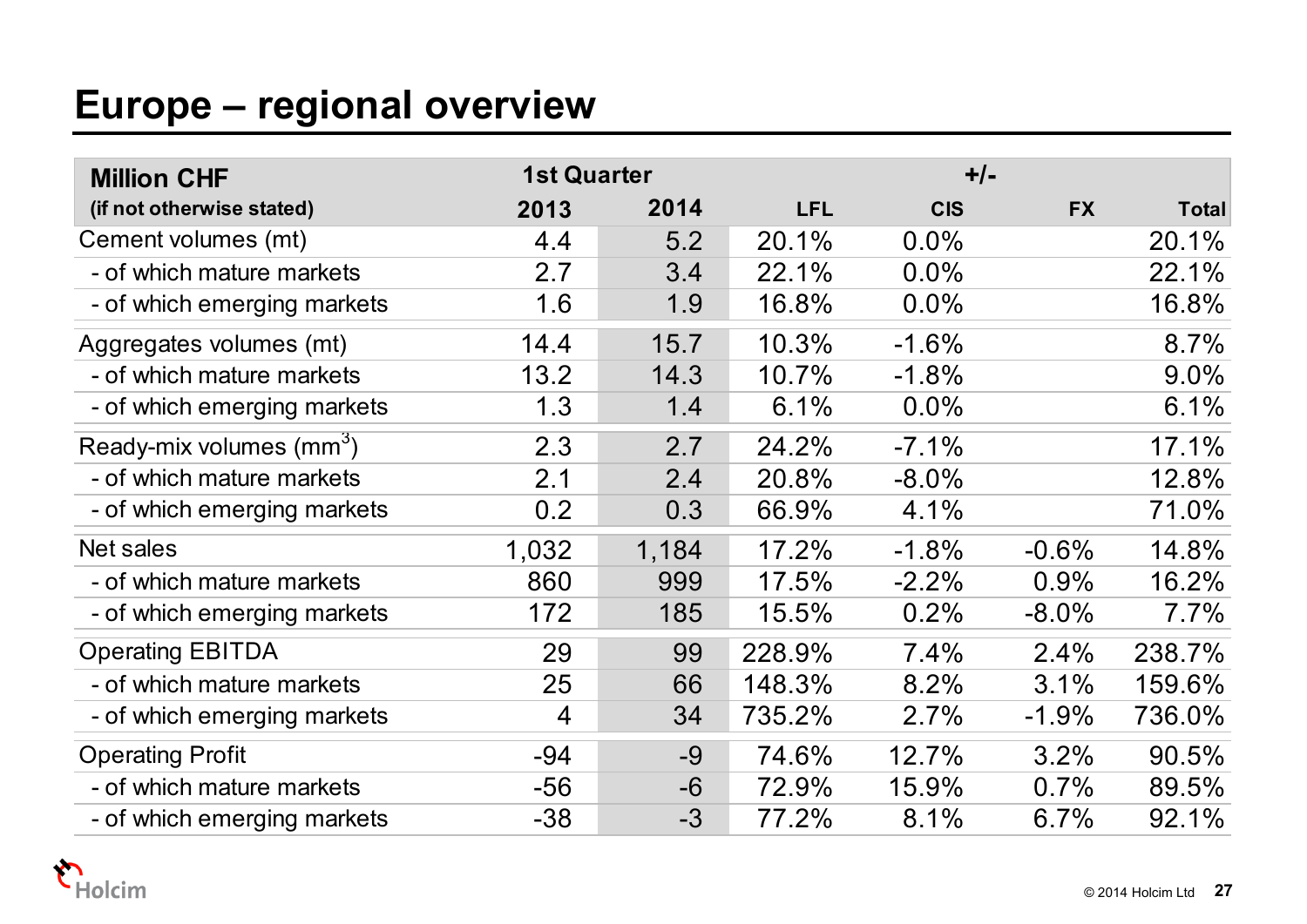#### **North America – regional overview**

| <b>Million CHF</b>                   |       | <b>1st Quarter</b> |            |            | $+/-$     |              |  |
|--------------------------------------|-------|--------------------|------------|------------|-----------|--------------|--|
| (if not otherwise stated)            | 2013  | 2014               | <b>LFL</b> | <b>CIS</b> | <b>FX</b> | <b>Total</b> |  |
| Cement volumes (mt)                  | 2.0   | 2.0                | 2.5%       | $0.0\%$    |           | 2.5%         |  |
| Aggregates volumes (mt)              | 5.2   | 5.0                | $-1.5%$    | $-2.7%$    |           | $-4.2%$      |  |
| Ready-mix volumes (mm <sup>3</sup> ) | 1.3   | 1.2                | $-6.1%$    | $-5.5%$    |           | $-11.6%$     |  |
| Net sales                            | 441   | 444                | 9.8%       | $-1.5%$    | $-7.6%$   | 0.7%         |  |
| <b>Operating EBITDA</b>              | $-18$ | $-10$              | 35.2%      | $-1.8%$    | 10.9%     | 44.2%        |  |
| <b>Operating Profit</b>              | $-87$ | $-71$              | 12.2%      | 0.3%       | 6.2%      | 18.6%        |  |

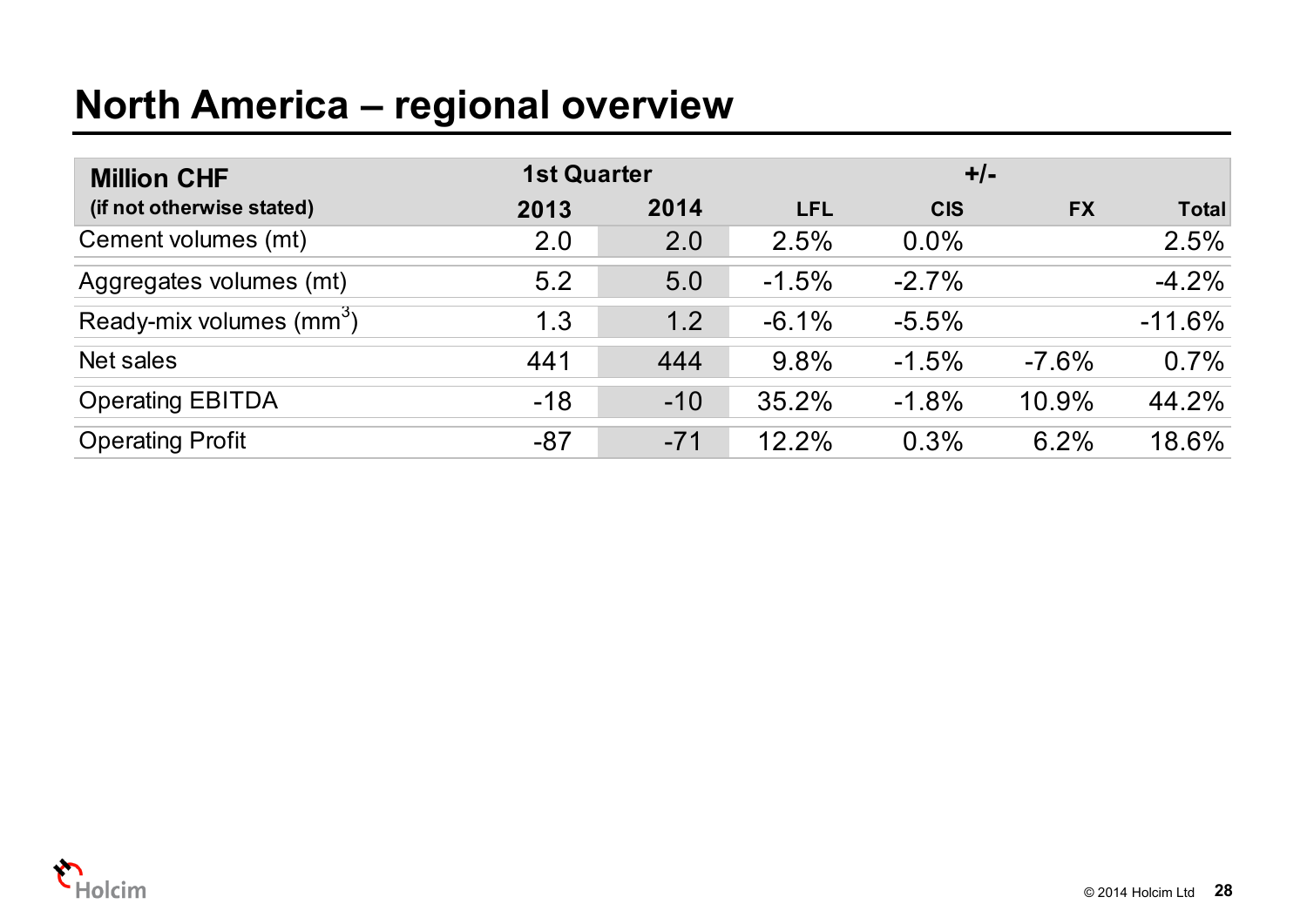## **Africa Middle East – regional overview**

| <b>Million CHF</b>                   | <b>1st Quarter</b> |      |            | $+/-$      |           |              |
|--------------------------------------|--------------------|------|------------|------------|-----------|--------------|
| (if not otherwise stated)            | 2013               | 2014 | <b>LFL</b> | <b>CIS</b> | <b>FX</b> | <b>Total</b> |
| Cement volumes (mt)                  | 1.8                | 2.0  | 13.4%      | $-1.6%$    |           | 11.8%        |
| Aggregates volumes (mt)              | 0.5                | 0.4  | $-8.0\%$   | $0.0\%$    |           | $-8.0\%$     |
| Ready-mix volumes (mm <sup>3</sup> ) | 0.2                | 0.2  | $-10.4%$   | $0.0\%$    |           | $-10.4%$     |
| Net sales                            | 203                | 206  | 7.4%       | $-3.5%$    | $-2.2\%$  | 1.7%         |
| <b>Operating EBITDA</b>              | 62                 | 67   | 14.1%      | $-4.5%$    | $-1.8%$   | 7.8%         |
| <b>Operating Profit</b>              | 48                 | 54   | 17.9%      | $-5.3\%$   | $-1.7%$   | 10.9%        |

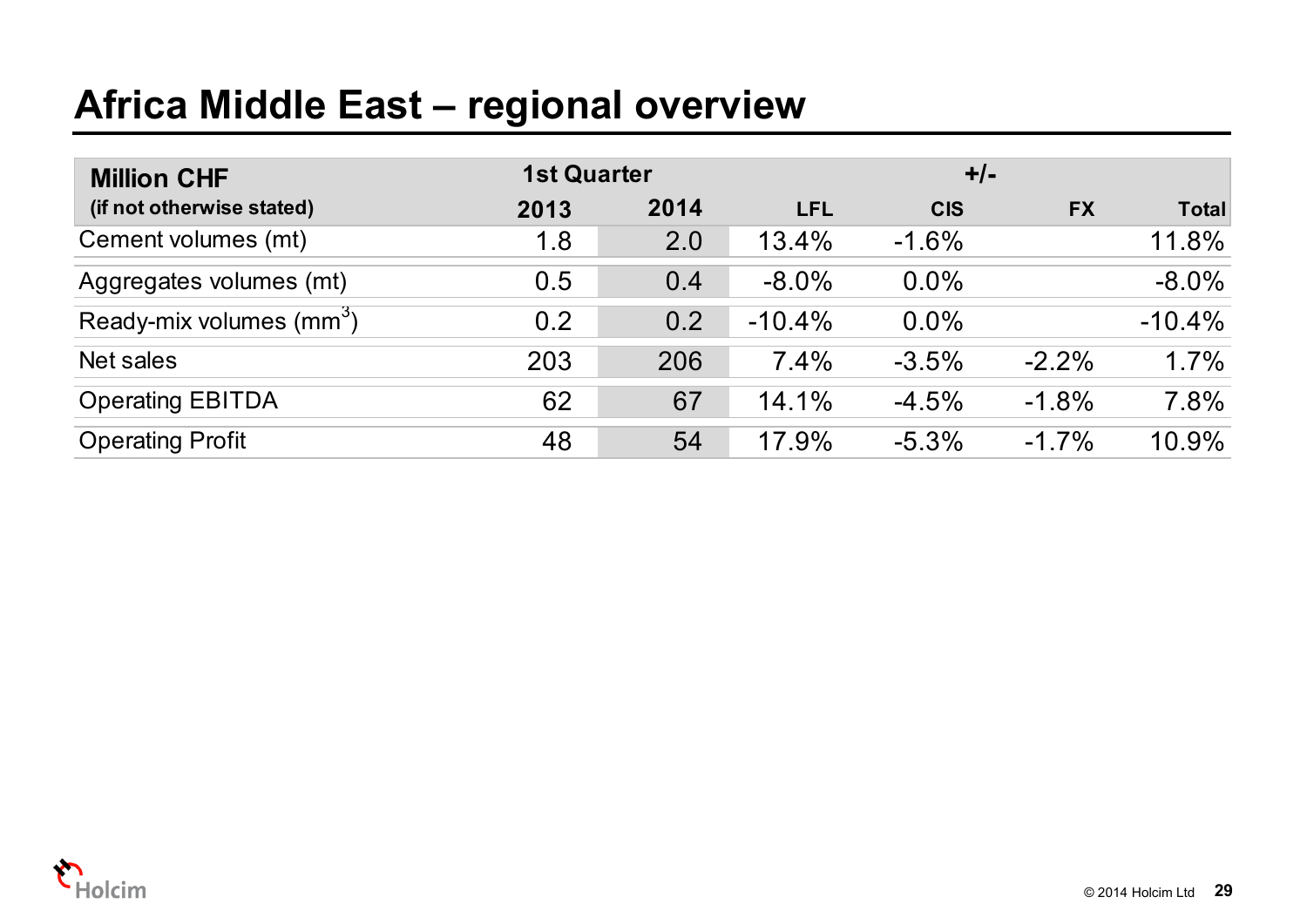|                           | <b>Domestic cement prices</b> | <b>Domestic clinker and</b><br>cement volumes |
|---------------------------|-------------------------------|-----------------------------------------------|
|                           | $\triangle$ Q1 13 / Q1 14 $*$ | $\triangle$ Q1 13 / Q1 14                     |
| Asia Pacific <sup>1</sup> | 2.2%                          | 1.7%                                          |
| India                     | 0.8%                          | $0.0\%$                                       |
| Sri Lanka                 | $-2.5%$                       | 1.5%                                          |
| <b>Bangladesh</b>         | $-1.2%$                       | 6.4%                                          |
| Vietnam                   | 1.4%                          | $-2.9%$                                       |
| Malaysia                  | 16.1%                         | 6.0%                                          |
| Indonesia                 | 2.9%                          | 1.3%                                          |
| <b>Philippines</b>        | $-0.2%$                       | 13.4%                                         |
| Australia                 | $-2.6%$                       | $5.3\%$ <sup>2</sup>                          |
| New Zealand               | $-2.7%$                       | 2.1%                                          |

\* If not otherwise indicated calculation based on local currencies 1Weighted average like-for-like

2 Adjusted for sale of 25% in Cement Australia as of March 28, 2013

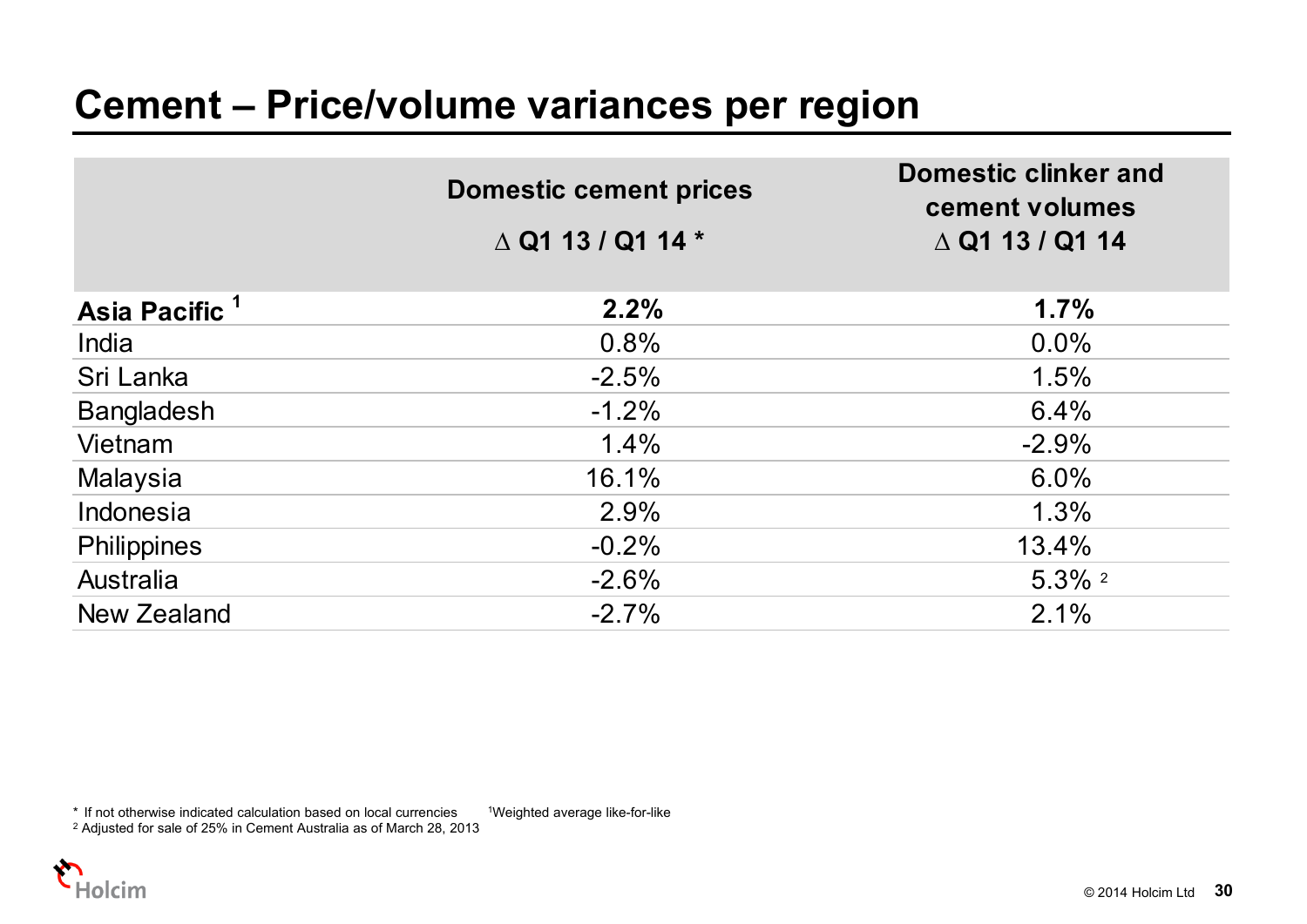|                            | <b>Domestic cement prices</b><br>$\triangle$ Q1 13 / Q1 14 $*$ | <b>Domestic clinker and</b><br>cement volumes<br>$\triangle$ Q1 13 / Q1 14 |
|----------------------------|----------------------------------------------------------------|----------------------------------------------------------------------------|
| Latin America <sup>1</sup> | 5.2%                                                           | $1.5\%$ <sup>3</sup>                                                       |
| <b>Mexico</b>              | $-3.4%$                                                        | 1.1%                                                                       |
| El Salvador                | $-2.4\%$ <sup>2</sup>                                          | $-0.8%$                                                                    |
| Costa Rica                 | 8.6%                                                           | 6.6%                                                                       |
| Nicaragua                  | $2.5\%$ <sup>2</sup>                                           | 4.1%                                                                       |
| Colombia                   | $-2.2%$                                                        | 4.0%                                                                       |
| Ecuador                    | $2.3\%$ <sup>2</sup>                                           | 2.4%                                                                       |
| <b>Brazil</b>              | $-5.1%$                                                        | 11.5%                                                                      |
| Chile $4$                  |                                                                |                                                                            |
| Argentina                  | 31.6%                                                          | $-2.5%$                                                                    |

\* If not otherwise indicated calculation based on local currencies the impristed average like-for-like the <sup>2</sup> Calculation in USD<br><sup>3</sup> The percentage change like-for-like adjusted for internal trading volumes eliminated in

4 Locally not published yet

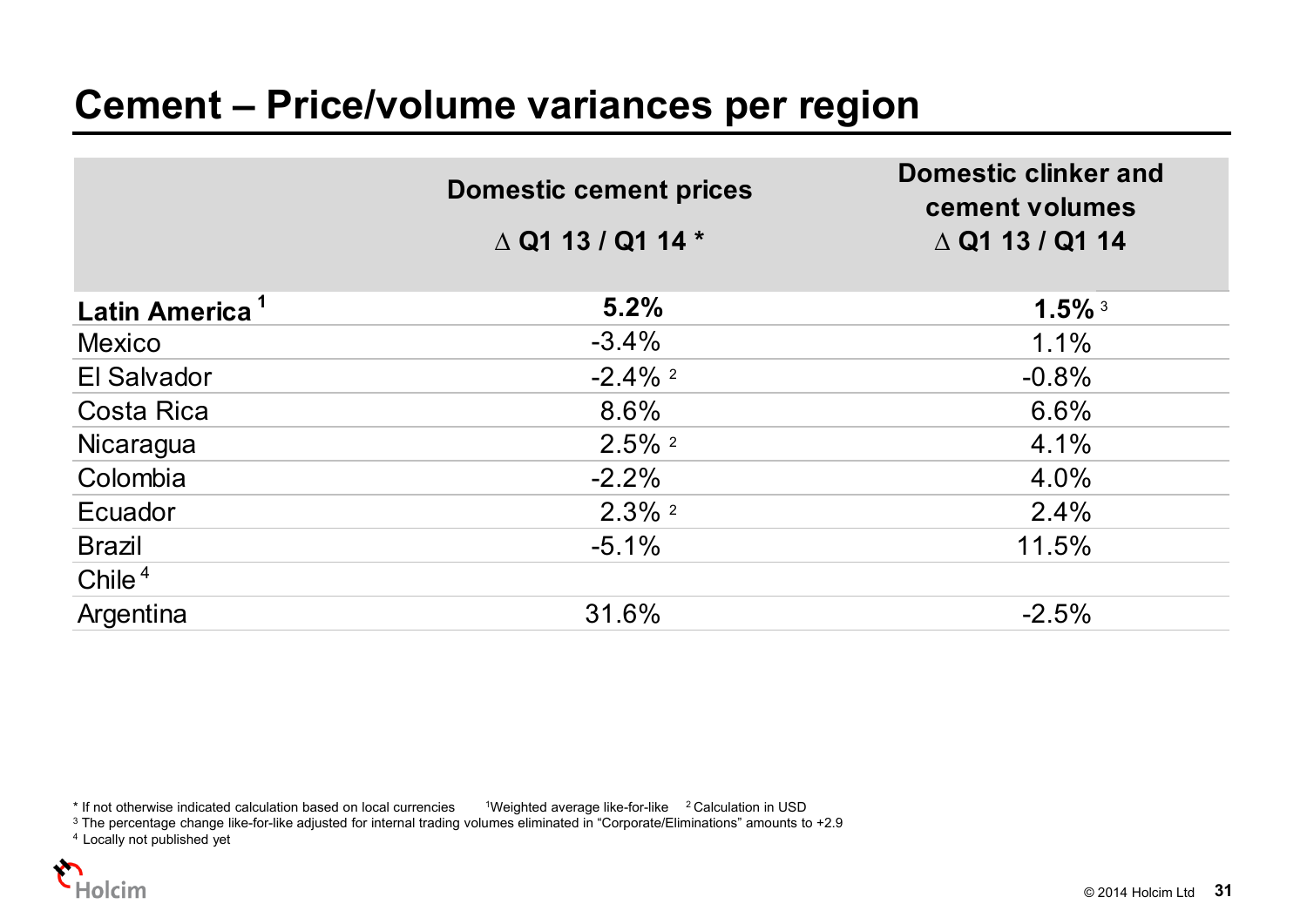|                       | <b>Domestic cement prices</b> | <b>Domestic clinker and</b><br>cement volumes |
|-----------------------|-------------------------------|-----------------------------------------------|
|                       | $\triangle$ Q1 13 / Q1 14 $*$ | $\triangle$ Q1 13 / Q1 14                     |
|                       |                               |                                               |
| Europe <sup>1</sup>   | $-4.2%$                       | 20.1%                                         |
| <b>Belgium</b>        | $-8.4%$                       | 22.2%                                         |
| France                | $-8.6%$                       | 44.8%                                         |
| Germany               | 0.9%                          | 61.2%                                         |
| Switzerland           | $-1.8%$                       | 13.7%                                         |
| <b>Italy</b>          | $-5.6%$                       | $-10.8%$                                      |
| <b>Hungary</b>        | 10.4%                         | 53.7%                                         |
| <b>Czech Republic</b> | 2.5%                          | 34.7%                                         |
| Slovakia              | $-1.8%$                       | 40.1%                                         |
| Croatia               | 2.3%                          | 6.8%                                          |
| Romania               | 6.6%                          | 5.1%                                          |
| <b>Bulgaria</b>       | $-1.7%$                       | 42.6%                                         |
| Serbia                | 0.9%                          | 37.2%                                         |
| <b>Russia</b>         | $-6.8%$                       | 27.9%                                         |
| Azerbaijan            | $-4.6%$                       | $-22.3%$                                      |
| Spain                 | $-7.4%$                       | 6.1%                                          |

 $*$  If not otherwise indicated calculation based on local currencies  $1$  Weighted average like-for-like

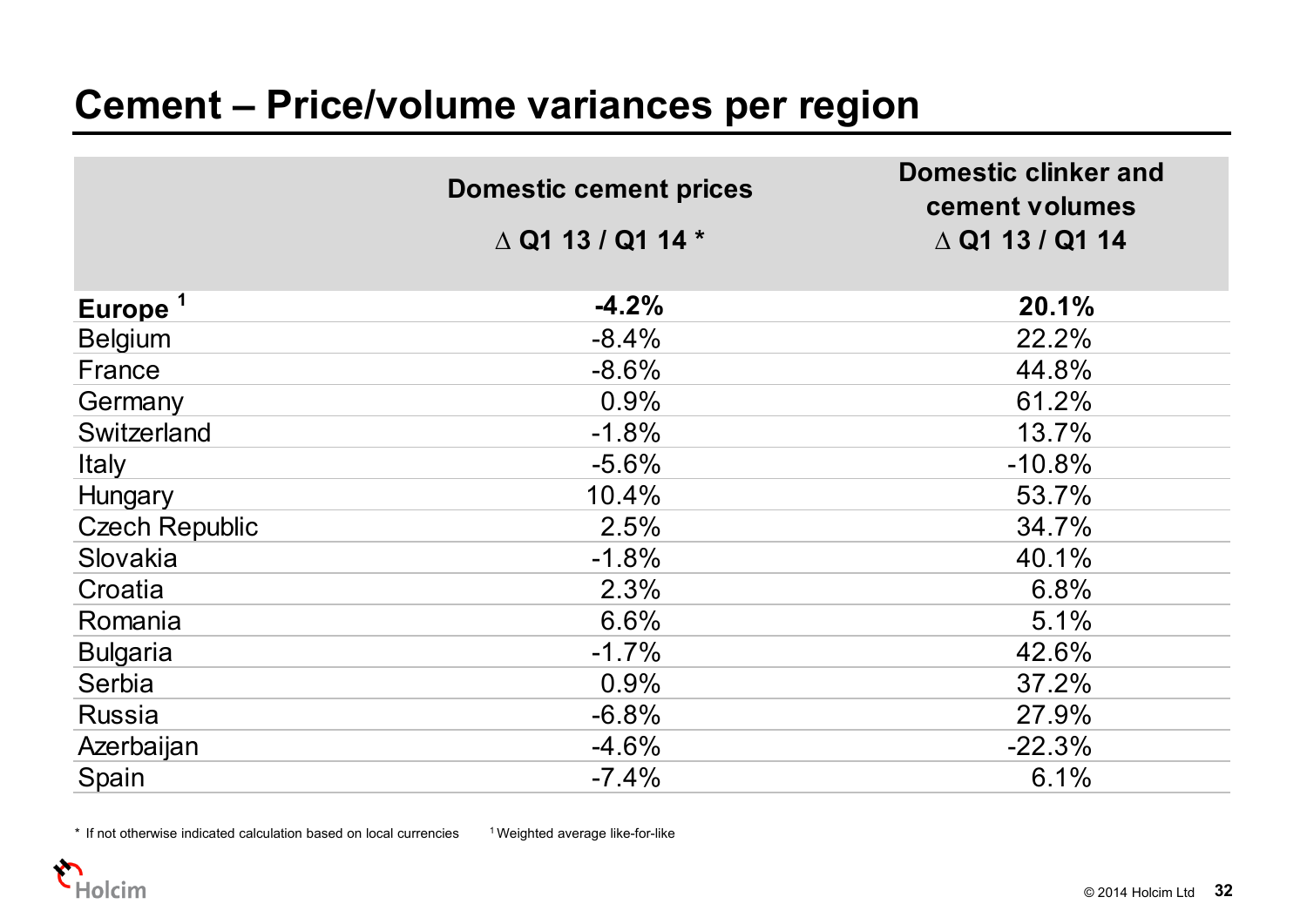|                                 | <b>Domestic cement prices</b> | <b>Domestic clinker and</b><br>cement volumes |
|---------------------------------|-------------------------------|-----------------------------------------------|
|                                 | $\triangle$ Q1 13 / Q1 14 $*$ | $\triangle$ Q1 13 / Q1 14                     |
| North America <sup>1</sup>      | 3.2%                          | 2.5%                                          |
| Canada                          | 1.5%                          | 0.6%                                          |
| <b>USA</b>                      | 3.5%                          | 2.8%                                          |
| Africa Middle East <sup>1</sup> | $-3.9%$                       | 13.4%                                         |
| Morocco <sup>2</sup>            |                               |                                               |
| Lebanon $^2$                    |                               |                                               |
| <b>Indian Ocean</b>             | $-6.5\%$ <sup>3</sup>         | $-12.4%$                                      |
| <b>Ivory Coast</b>              | $-4.4%$                       | $-4.2%$                                       |
| Guinea                          | $-1.7%$                       | $-7.1%$                                       |
| Group <sup>1</sup>              | 1.8%                          | 4.4%                                          |



 $*$  If not otherwise indicated calculation based on local currencies  $*$  1 Weighted average like-for-like  $*$  Locally not published yet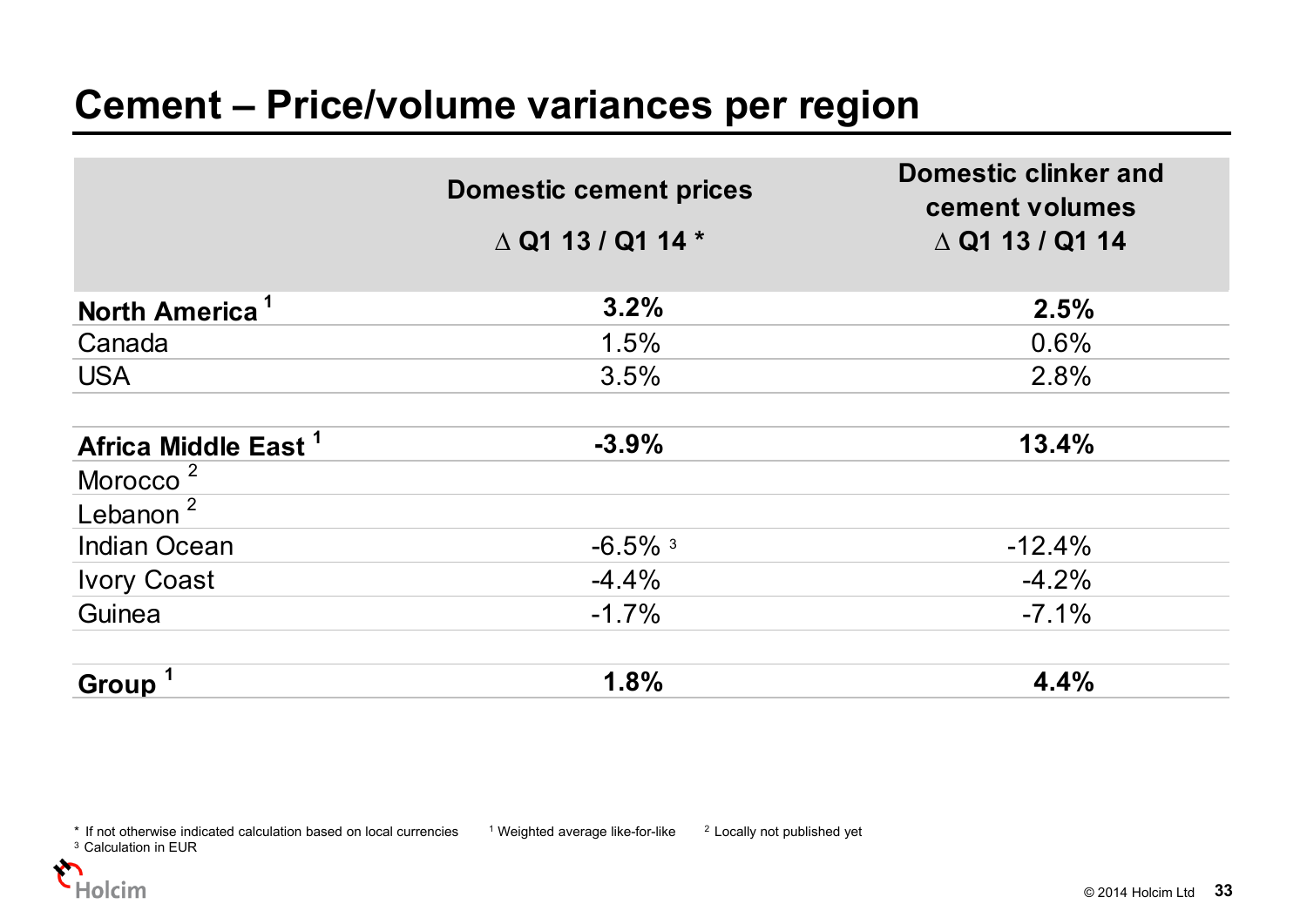#### **Aggregates – Price/volume variances per region**

|                            | <b>Domestic aggregates</b><br>prices<br>$\triangle$ Q1 13 / Q1 14 $^{\star}$ | <b>Domestic aggregates</b><br>volumes<br>$\triangle$ Q1 13 / Q1 14 |
|----------------------------|------------------------------------------------------------------------------|--------------------------------------------------------------------|
| Asia Pacific <sup>1</sup>  | $-0.6%$                                                                      | 3.8%                                                               |
| Indonesia                  | 0.4%                                                                         | 19.6%                                                              |
| Australia                  | 1.3%                                                                         | 1.4%                                                               |
| Latin America <sup>1</sup> | 13.3%                                                                        | $-22.0%$                                                           |
| <b>Mexico</b>              | 4.8%                                                                         | $-43.1%$                                                           |
| <b>Brazil</b>              | $-2.5%$                                                                      | 4.6%                                                               |
| Group <sup>1</sup>         | 5.2%                                                                         | 3.5%                                                               |

\* If not otherwise indicated calculation based on local currencies <sup>1</sup> Weighted average like-for-like

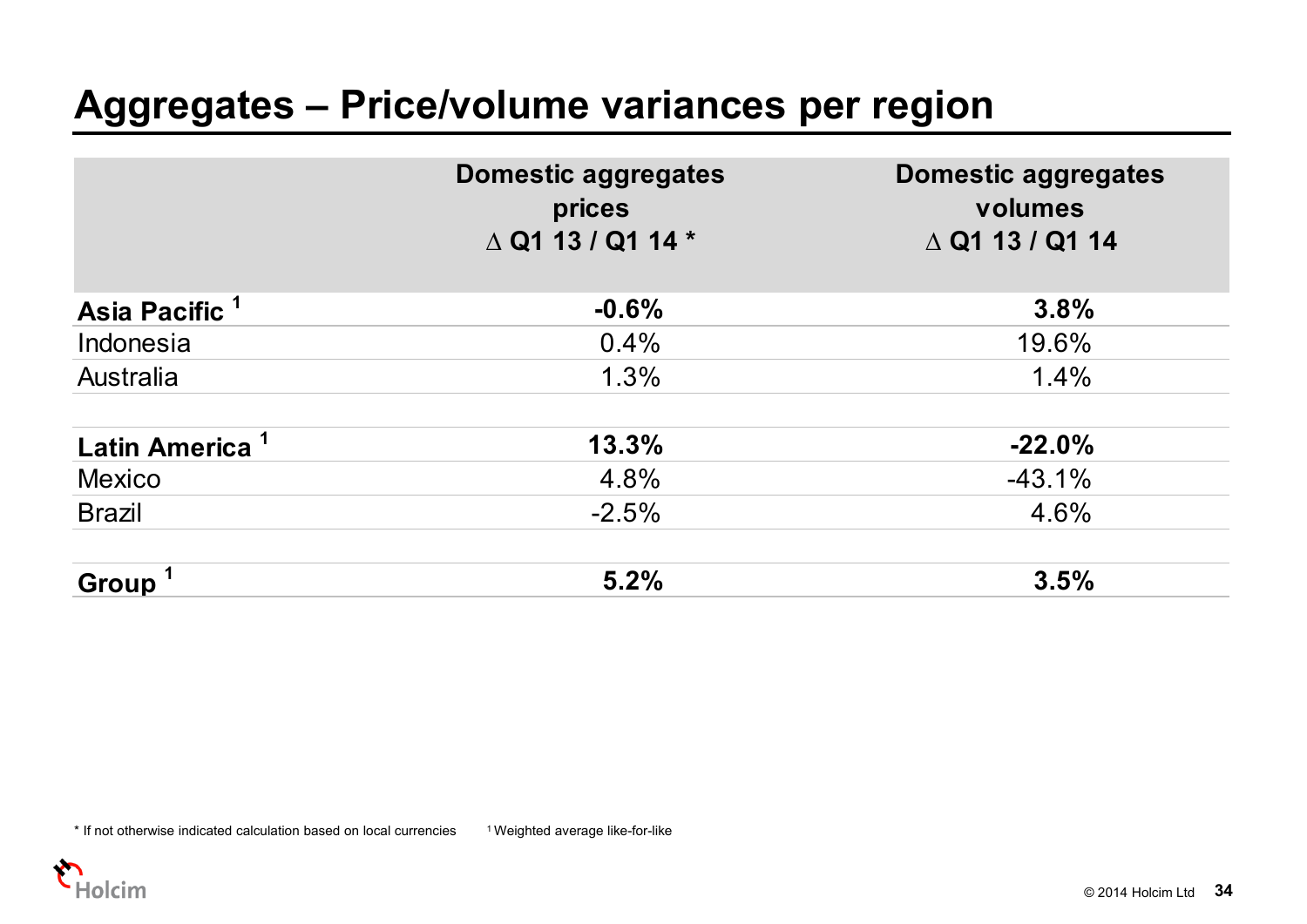#### **Aggregates – Price/volume variances per region**

|                            | <b>Domestic aggregates</b><br>prices<br>$\triangle$ Q1 13 / Q1 14 $^*$ | <b>Domestic aggregates</b><br>volumes<br>$\triangle$ Q1 13 / Q1 14 |
|----------------------------|------------------------------------------------------------------------|--------------------------------------------------------------------|
| Europe <sup>1</sup>        | 6.3%                                                                   | 10.3%                                                              |
| <b>United Kingdom</b>      | 6.3%                                                                   | 9.5%                                                               |
| <b>Belgium</b>             | 2.3%                                                                   | 29.1%                                                              |
| France                     | 10.3%                                                                  | 3.7%                                                               |
| Germany                    | 19.1%                                                                  | 88.5%                                                              |
| Switzerland                | $-9.6%$                                                                | 21.2%                                                              |
| <b>Italy</b>               | 25.2%                                                                  | $-12.5%$                                                           |
| Romania                    | 39.1%                                                                  | $-16.3%$                                                           |
| <b>Bulgaria</b>            | 22.2%                                                                  | 5.7%                                                               |
| Spain                      | $-2.6%$                                                                | $-7.7\%$                                                           |
| North America <sup>1</sup> | 2.1%                                                                   | $-1.5%$                                                            |
| Canada                     | 5.1%                                                                   | $-17.2%$                                                           |
| <b>United States</b>       | 2.8%                                                                   | 1.5%                                                               |

\* If not otherwise indicated calculation based on local currencies 1 Weighted average like-for-like

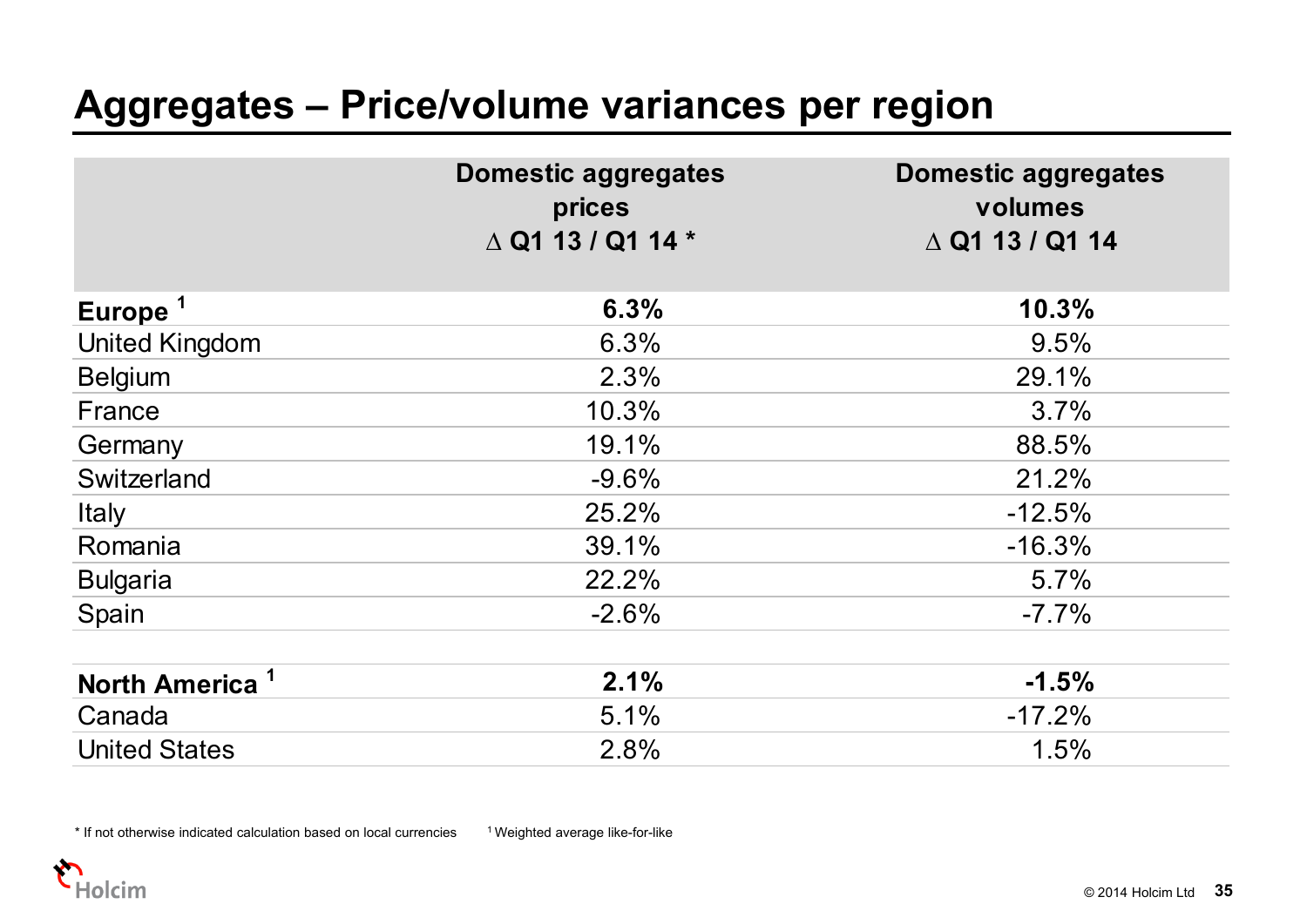| Contact information                                                            | Event calendar    |                                    |
|--------------------------------------------------------------------------------|-------------------|------------------------------------|
| <b>Corporate Communications</b>                                                | April 29, 2014    | General meeting of shareholders    |
| Phone +41 58 858 87 10<br>+41 58 858 87 19<br>Fax<br>communications@holcim.com | May 2, 2014       | Ex date                            |
|                                                                                | May 6, 2014       | Record date                        |
|                                                                                | May 7, 2014       | Payout                             |
| <b>Investor Relations</b>                                                      | July 30, 2014     | Half-year results for 2014         |
| Phone +41 58 858 87 87                                                         | November 4, 2014  | Press and analyst conference third |
| +41 58 858 80 09<br>Fax                                                        |                   | quarter results for 2014           |
| investor.relations@holcim.com<br>www.holcim.com/investors                      | November 18, 2014 | <b>Investor Day in Zurich</b>      |

Mailing list: www.holcim.com/subscribe

lolcim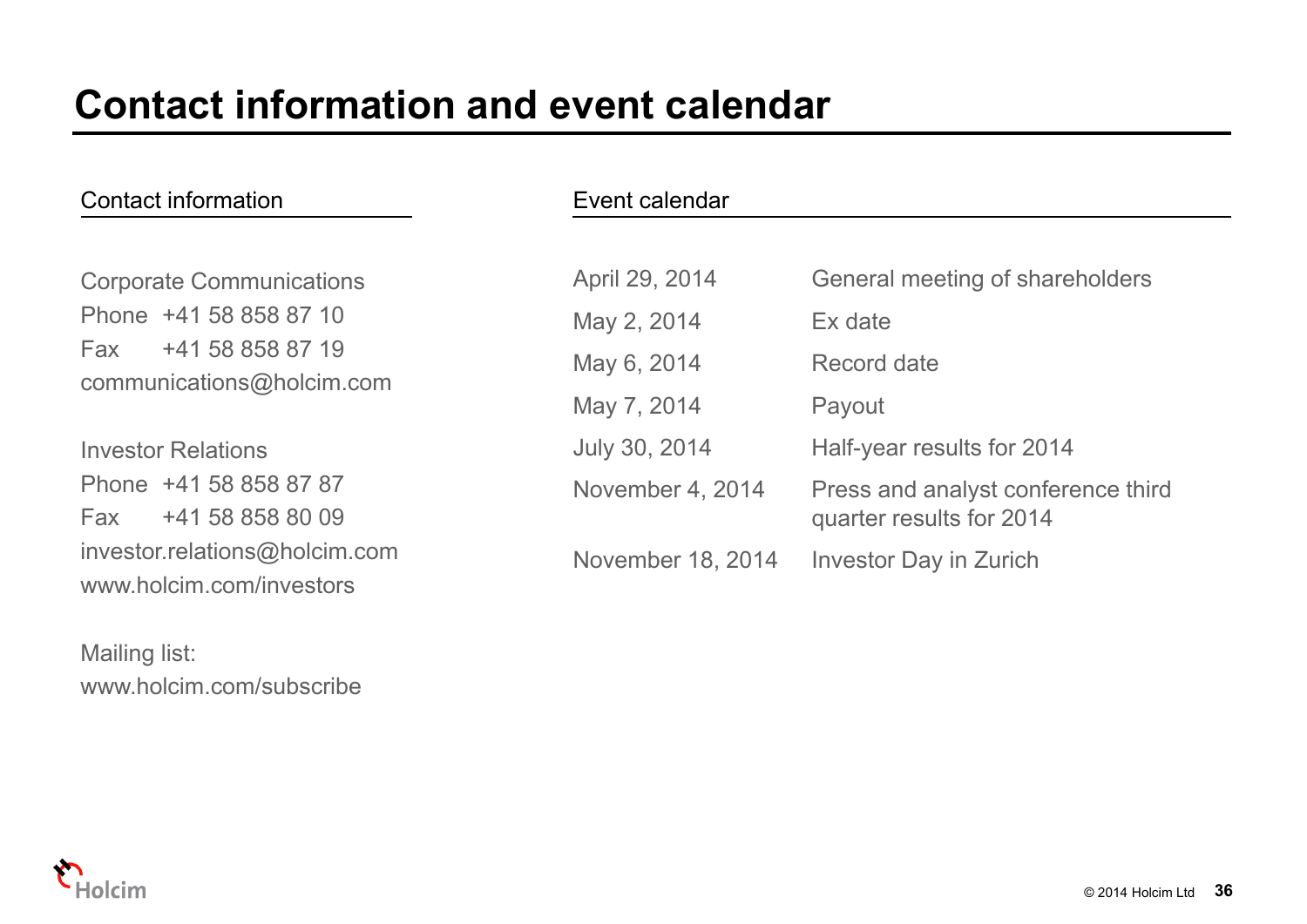Cautionary statement regarding forward-looking statements

This presentation may contain certain forward-looking statements relating to the Group's future business, development and economic performance.

Such statements may be subject to a number of risks, uncertainties and other important factors, such as but not limited to (1) competitive pressures; (2) legislative and regulatory developments; (3) global, macroeconomic and political trends; (4) fluctuations in currency exchange rates and general financial market conditions; (5) delay or inability in obtaining approvals from authorities; (6) technical developments; (7) litigation; (8) adverse publicity and news coverage, which could cause actual development and results to differ materially from the statements made in this presentation. Holcim assumes no obligation to update or alter forward-looking statements whether as a result of new information, future events or otherwise.